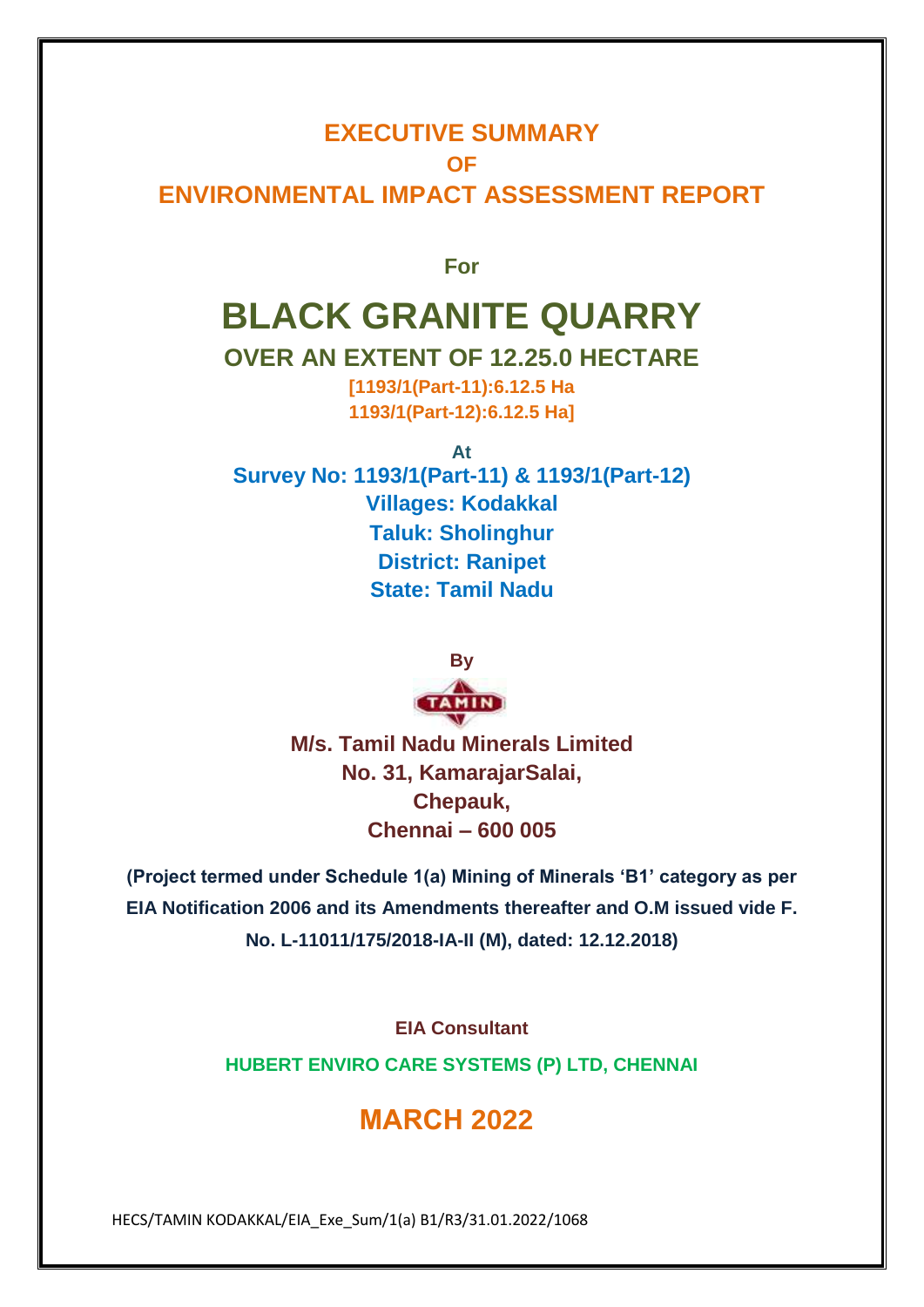**Executive Summary of EIA/EMP Black Granite Quarry - Kodakkal**



# **EXECUTIVE SUMMARY**

#### **I. Background**

The total extent of the quarry is12.25.0 Ha Hectares in survey no: 1193/1(Part-11) & 1193/1(Part-12) Kodakkal village, Sholinghur Taluk, Ranipet District., Tamil Nadu State. Quarry land is classified as Government Poramboke land. and lease obtained by Tamil Nadu Minerals Limited (TAMIN) vide G. O. Ms. No. 3607/MME.1/2019-1, dated: 18.11.2019 for 20 years validity from Tamil Nadu Government.

The mining plan was approved by the Commissioner of Geology & Mining, Chennai vide letter No.7719/MM4/2019, dated 14.02.2020. Scheme of Mining –I is prepared for the period of first five years.

The lease area exhibits hilly terrain topography covered by massive black granite formation. Project Site Elevation is above ~112 m from AMSL.

The project falls under B1 Category, Schedule 1(a) Mining of Minerals as per EIA Notification 2006 and its amendments thereafter.Andhra Pradesh-Tamil Nadu interstate boundary (As per SOI) is located at  $\simeq$  6.98km towards NW direction and Andhra Pradesh-Tamil Nadu interstate boundary (As per Google) is located at  $\simeq 7.19$ km towards NW direction. The project area does not fall in CRZ zone. There is no Western Ghats within the radius of 15Km from project area. There are no notified bird sanctuaries, wild life sanctuaries as per Wild life protection Act 1972, within the radius of 15Km. The project area does not fall in 'HACA' region. TAMIN applied EC through online portal on 12.08.2020 vide Proposal No SIA/TN/MIN/55510/2020.

The proposal was placed during 174<sup>th</sup> SEAC meeting held on 12.09.2020 and 403<sup>rd</sup> SEIAA meeting held on 13.10.2020. Accordingly, ToR was issued Lr No. SEIAA-TN/F.No.7748/ToR-814/2020 dated: 09.11.2020 for the preparation of EIA/EMP.

The draft EIA/EMP report has been submitted for Public Hearing (PH). After completion of public hearing, the minutes issued will be incorporated in the final EIA report along with action plan by the proponent. Final EIA report will be submitted to TNSEAC for further appraisal of the project and obtaining Environment Clearance.

#### **II. Management Commitment**

The company is assigning prime importance for environmental protection. TAMIN will comply the all environmental laws. The quarry project will maintain well developed Greenbelt. Also all the environmental statutory requirements will be implemented and maintained continually.

#### **III. Environmental Sensitive Areas**

There are no notified ecologically sensitive areas within 15km from project boundary. The Tamil Nadu state/Andhra Pradesh state boundary (As per SOI) runs in North Westerly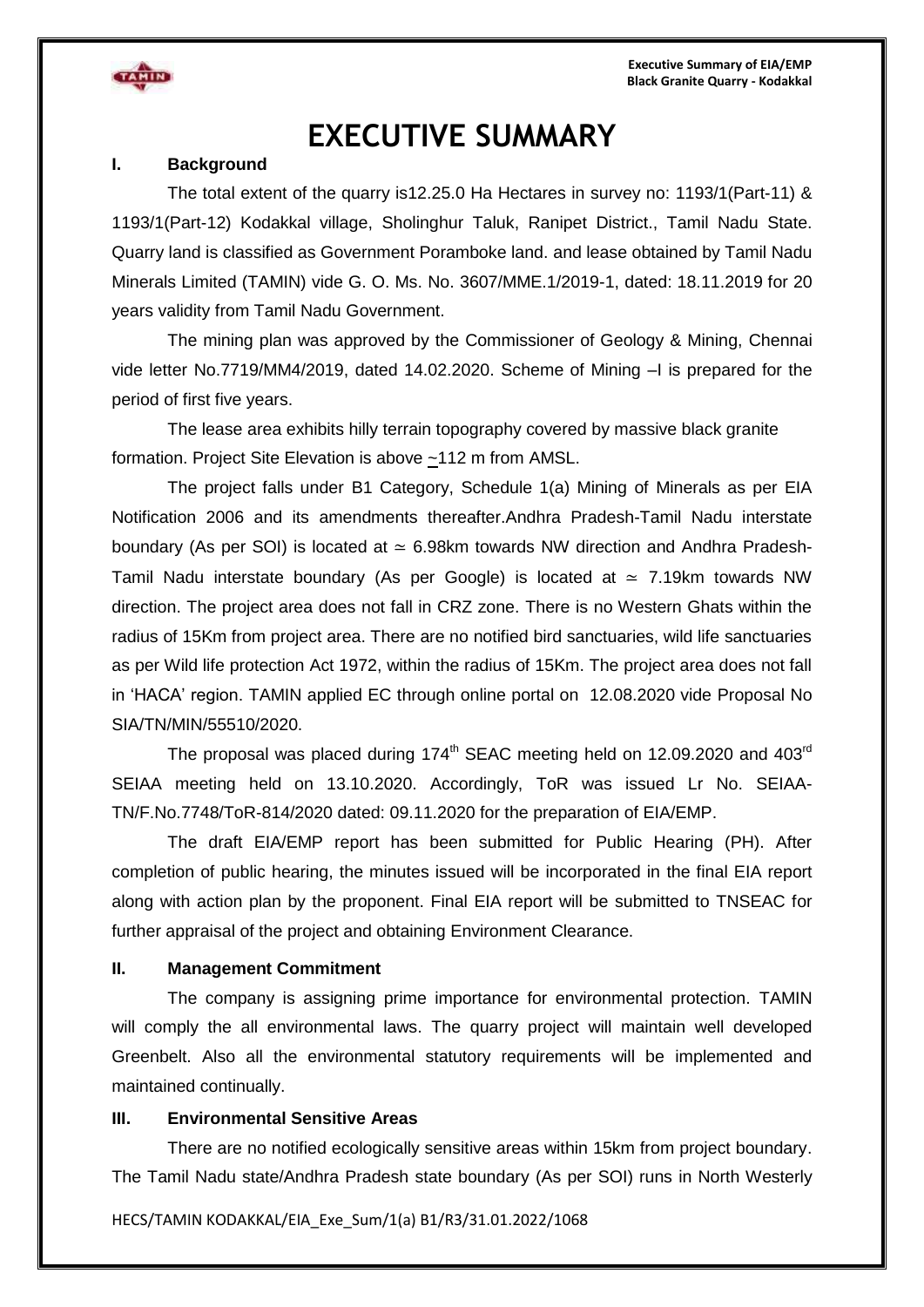

direction at about ≃6.98km and The Tamil Nadu state/Andhra Pradesh state boundary (As per Google) runs in North Westerly direction at about ≃7.19km from the project boundary. The Project doesn't attract the special conditions and general conditions as per EIA Notification.3no's of water bodies are located within 3km radius from the project site. Environmentally Sensitive Areas falls within 15km from Project Boundary details are given in **Table-1.**

| $\overline{\mathsf{s}}$ . | <b>Areas</b>                                     | Name/     | Aerial distance (within 15 km.) |                                                                |                                   |                  |
|---------------------------|--------------------------------------------------|-----------|---------------------------------|----------------------------------------------------------------|-----------------------------------|------------------|
| <b>No</b>                 |                                                  | identity  |                                 | Proposed project location boundary                             |                                   |                  |
| $\mathbf{1}$              | Areas protected under<br>international           | <b>No</b> | S.<br><b>No</b>                 | <b>Monuments</b>                                               | <b>Distance</b><br>$(\approx km)$ | <b>Direction</b> |
|                           | conventions, national                            |           | 1.                              | Rock inscriptions in the Right<br>flank of the Sholinghur tank | 2.59                              | <b>NNE</b>       |
|                           | or local legislation for                         |           | 2.                              | Somanatha Temple Melpadi                                       | 13.86                             | W                |
|                           | ecological,<br>their<br>landscape, cultural or   |           | $\overline{3}$ .                | Choleswara Temple Melpadi                                      | 13.87                             | W                |
|                           | other related value                              |           | S.<br><b>No</b>                 | Heritage                                                       | <b>Distance</b><br>$(\approx km)$ | <b>Direction</b> |
|                           |                                                  |           | 1.                              | Kanja Sahib Tomb - Sholinghur                                  | 3.18                              | <b>NNE</b>       |
|                           |                                                  |           | 2.                              | Sapthamathrika Sculptures<br>Perunkanchi                       | 2.92                              | S                |
|                           |                                                  |           | 3.                              | Visaleeshwarar Temple<br>Ramkrishnarajupet                     | 9.08                              | <b>NNE</b>       |
| $\overline{2}$            | which<br>Areas<br>are                            | Yes       |                                 | <b>Water Bodies:</b>                                           |                                   |                  |
|                           | important or sensitive<br>for ecological reasons |           | S.<br><b>No</b>                 | <b>Places</b>                                                  | <b>Distance</b><br>(≈km)          | <b>Direction</b> |
|                           | wetlands,                                        |           | 1.                              | Pond near Kodakkal                                             | 0.88                              | SW               |
|                           | watercourses or other                            |           | 2.                              | Sholinghur Tank                                                | 2.12                              | N                |
|                           | water bodies, coastal                            |           | 3.                              | Lake near Perunganji                                           | 2.30                              | <b>SSW</b>       |
|                           | biospheres,<br>zone,                             |           | 4.                              | <b>Kallar River</b>                                            | 6.60                              | <b>ESE</b>       |
|                           | mountains, forests.                              |           | 5.                              | Nandi River                                                    | 7.43                              | <b>NE</b>        |
|                           |                                                  |           | 6.                              | Paranji Lake                                                   | 10.50                             | <b>ENE</b>       |
|                           |                                                  |           | 7.                              | Mahendravadi Channel                                           | 11.79                             | <b>SSE</b>       |
|                           |                                                  |           | 8.                              | Ponnai East Bank Main Canal                                    | 12.4                              | <b>WSW</b>       |
|                           |                                                  |           | 9.                              | Ponnai River                                                   | 13.08                             | <b>WSW</b>       |
|                           |                                                  |           | 10.                             | <b>Kaveripak Tank</b>                                          | 13.29                             | <b>SSE</b>       |
|                           |                                                  |           | 11.                             | Cherukkanur Lake                                               | 14.28                             | <b>ENE</b>       |
|                           |                                                  |           |                                 | <b>Reserve Forests:</b>                                        |                                   |                  |
|                           |                                                  |           | S.<br><b>No</b>                 | <b>Places</b>                                                  | <b>Distance</b><br>(≈km)          | <b>Direction</b> |
|                           |                                                  |           | 1.                              | Ammur <sub>RF</sub>                                            | 6.8                               | <b>SSW</b>       |
|                           |                                                  |           | 2.                              | Banavaram RF                                                   | 9.87                              | <b>SE</b>        |
|                           |                                                  |           | $\overline{3}$ .                | Santanavenugopalapuram Ext RF                                  | 11.12                             | <b>NE</b>        |
|                           |                                                  |           | 4.                              | Santanavenugopalapuram RF                                      | 11.74                             | <b>NNE</b>       |
|                           |                                                  |           | 5.                              | Amudala RF                                                     | 12.25                             | <b>WNW</b>       |
|                           |                                                  |           | 6.                              | Vanganur RF                                                    | 13.84                             | <b>NNE</b>       |
|                           |                                                  |           | 7.                              | Pullur West PF                                                 | 14.68                             | N                |

#### **Table-1 Environmentally Sensitive Areas within 15km from project boundary**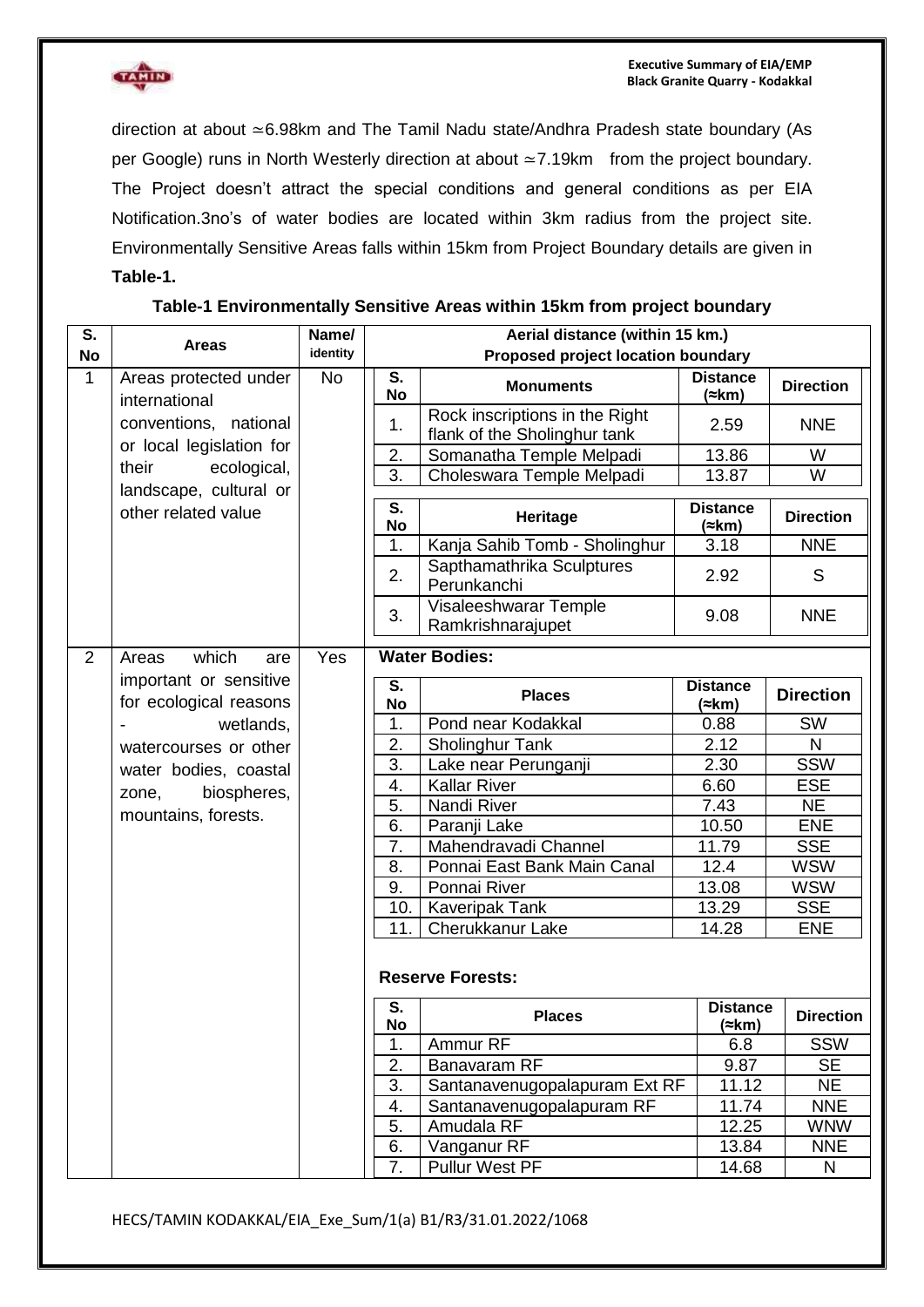

| 3              | by<br>Areas<br>used<br>important<br>protected,<br>or sensitive species of<br>flora or fauna for<br>breeding,<br>nesting,<br>foraging, resting, over<br>wintering, migration | <b>No</b> |                                                                                                                                                                                                                         |                                                                                                                                                                                                                    | Nil                                  |                                                                                                     |                                                                                                                                     |
|----------------|-----------------------------------------------------------------------------------------------------------------------------------------------------------------------------|-----------|-------------------------------------------------------------------------------------------------------------------------------------------------------------------------------------------------------------------------|--------------------------------------------------------------------------------------------------------------------------------------------------------------------------------------------------------------------|--------------------------------------|-----------------------------------------------------------------------------------------------------|-------------------------------------------------------------------------------------------------------------------------------------|
| 4              | Inland,<br>coastal,<br>marine<br>or<br>underground water                                                                                                                    | <b>No</b> | S.<br><b>No</b><br>1.<br>2.<br>3.<br>4.<br>5.<br>6.<br>7.<br>8.<br>9.                                                                                                                                                   | <b>Places</b><br>Pond near Kodakkal<br><b>Sholinghur Tank</b><br>Lake near Perunganji<br><b>Kallar River</b><br>Nandi River<br>Paranji Lake<br>Mahendravadi Channel<br>Ponnai East Bank Main Canal<br>Ponnai River |                                      | <b>Distance</b><br>(≈km)<br>0.88<br>2.12<br>2.30<br>6.60<br>7.43<br>10.50<br>11.79<br>12.4<br>13.08 | <b>Direction</b><br><b>SW</b><br>N<br><b>SSW</b><br><b>ESE</b><br><b>NE</b><br><b>ENE</b><br><b>SSE</b><br><b>WSW</b><br><b>WSW</b> |
|                |                                                                                                                                                                             |           | 10.<br>11.                                                                                                                                                                                                              | <b>Kaveripak Tank</b><br>Cherukkanur Lake                                                                                                                                                                          |                                      | 13.29<br>14.28                                                                                      | <b>SSE</b><br><b>ENE</b>                                                                                                            |
| 5              | National<br>State,<br>boundaries                                                                                                                                            | Yes       | ➤<br>➤                                                                                                                                                                                                                  | TN-AP State Boundary (As per SOI) $\approx$ 6.98km, NW<br>TN-AP State Boundary( As per Google) ≈7.19km, NW                                                                                                         |                                      |                                                                                                     |                                                                                                                                     |
| 6              | facilities<br>Routes<br>or<br>used by the public for<br>access to recreation<br>or other tourist, pilgrim<br>areas                                                          |           | SH 61(Walajah – Sholinghur – Arakkonam) ≈0.82km,<br>Yes<br>➤<br><b>WNW</b><br>NH 40(Kurnool-Ranippettai)≈ 17.63km, SW<br>➤<br>MDR 580-C.T. Road to Mahankalikapuram Road (Via)<br>➤<br>Veeramangalam Road ≈4.25 km, NNW |                                                                                                                                                                                                                    |                                      |                                                                                                     |                                                                                                                                     |
| $\overline{7}$ | Defense installations                                                                                                                                                       | <b>No</b> |                                                                                                                                                                                                                         | Nil within 15km radius from project boundary                                                                                                                                                                       |                                      |                                                                                                     |                                                                                                                                     |
| 8              | Densely populated or<br>built-up area                                                                                                                                       | Yes       | S.<br>No                                                                                                                                                                                                                | <b>Places</b>                                                                                                                                                                                                      | <b>Distance</b><br>(≈km)             | <b>Direction</b>                                                                                    | <b>Population</b>                                                                                                                   |
|                |                                                                                                                                                                             |           | 1.<br>2.<br>3.<br>4.<br>5.                                                                                                                                                                                              | Pudukkudiyanur<br>Kodakkal<br>Padmapuram<br>Nilotpalapuram<br>Kondapalaiyam                                                                                                                                        | 0.74<br>0.75<br>1.13<br>1.26<br>1.36 | <b>SW</b><br>S<br><b>NNW</b><br><b>WNW</b><br><b>ENE</b>                                            | 240<br>7,948<br>720<br>840<br>Inside<br>Sholinghur<br>Town<br>Panchayat<br>(30, 856)                                                |
| 9              | occupied<br>Areas<br>by<br>sensitive<br>man-made<br>uses(hospitals,<br>land<br>schools,<br>places<br>Оf<br>worship,<br>community<br>facilities)                             | Yes       |                                                                                                                                                                                                                         | Kodakkal village is having all the facilities which are at a distance<br>of 0.75km (SW) from the project area.                                                                                                     |                                      |                                                                                                     |                                                                                                                                     |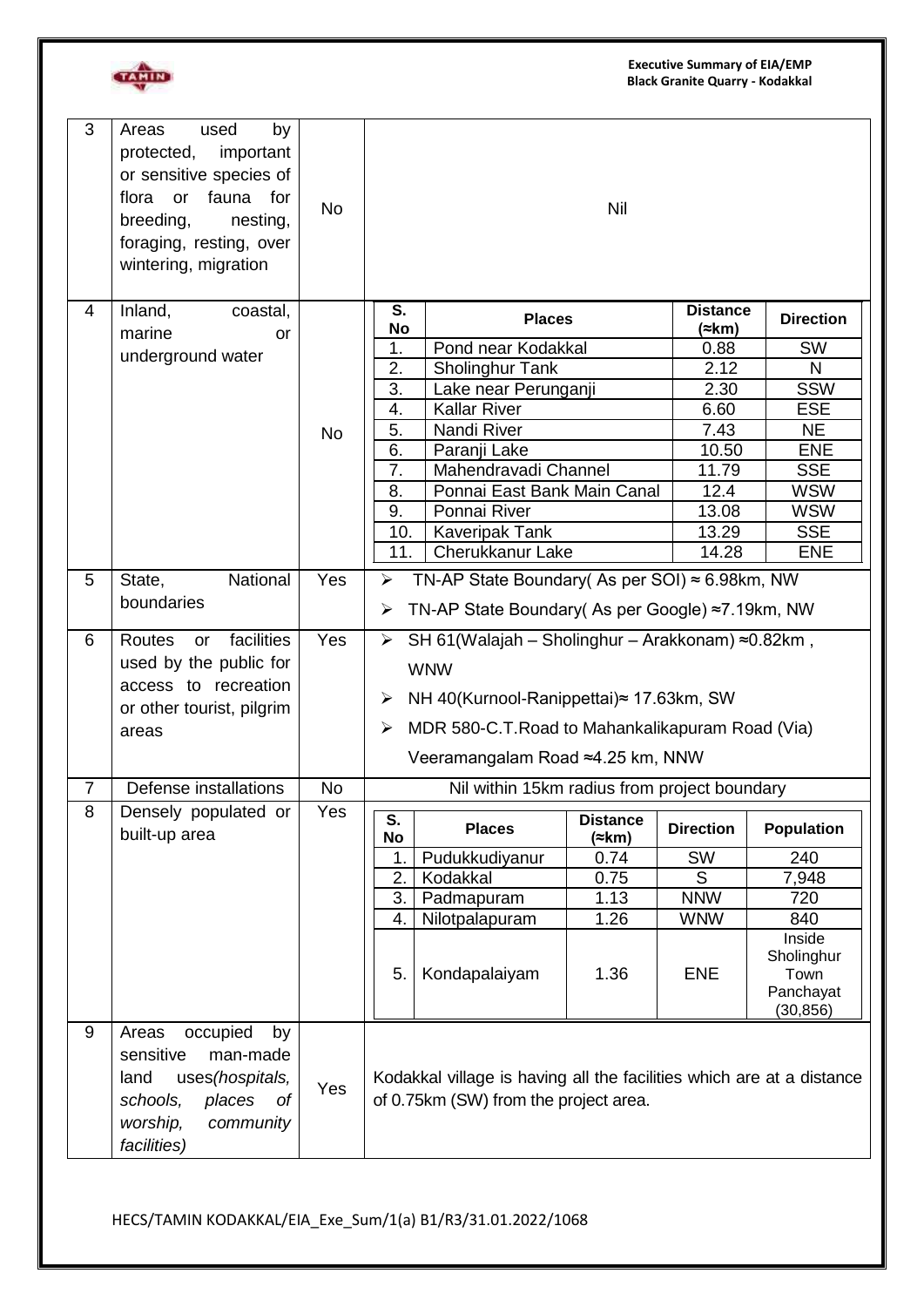**Executive Summary of EIA/EMP Black Granite Quarry - Kodakkal**



| 10 | Areas<br>containing                                                                                                                                                                                                                                       | <b>Water Bodies:</b><br>Yes |                                                                                                                                                                                                   |                               |                                   |                          |                  |
|----|-----------------------------------------------------------------------------------------------------------------------------------------------------------------------------------------------------------------------------------------------------------|-----------------------------|---------------------------------------------------------------------------------------------------------------------------------------------------------------------------------------------------|-------------------------------|-----------------------------------|--------------------------|------------------|
|    | important, high quality<br>or<br>scarce                                                                                                                                                                                                                   |                             | S.<br>No                                                                                                                                                                                          | <b>Places</b>                 | <b>Distance</b><br>$(\approx km)$ |                          | <b>Direction</b> |
|    | resources (ground                                                                                                                                                                                                                                         |                             | 1.                                                                                                                                                                                                | Pond near Kodakkal            | 0.88                              |                          | SW               |
|    |                                                                                                                                                                                                                                                           |                             | 2.                                                                                                                                                                                                | Sholinghur Tank               | 2.12                              |                          | N                |
|    | water<br>resources,                                                                                                                                                                                                                                       |                             | $\overline{3}$ .                                                                                                                                                                                  | Lake near Perunganji          | 2.30                              |                          | <b>SSW</b>       |
|    | surface<br>resources,                                                                                                                                                                                                                                     |                             | 4.                                                                                                                                                                                                | <b>Kallar River</b>           | 6.60                              |                          | <b>ESE</b>       |
|    | forestry,<br>agriculture,                                                                                                                                                                                                                                 |                             | 5.                                                                                                                                                                                                | Nandi River                   | 7.43                              |                          | <b>NE</b>        |
|    | fisheries, tourism, mine                                                                                                                                                                                                                                  |                             | 6.                                                                                                                                                                                                | Paranji Lake                  | 10.50                             |                          | <b>ENE</b>       |
|    | rals)                                                                                                                                                                                                                                                     |                             | 7.                                                                                                                                                                                                | Mahendravadi Channel          | 11.79                             |                          | <b>SSE</b>       |
|    |                                                                                                                                                                                                                                                           |                             | 8.                                                                                                                                                                                                | Ponnai East Bank Main Canal   | 12.4                              |                          | <b>WSW</b>       |
|    |                                                                                                                                                                                                                                                           |                             | 9.                                                                                                                                                                                                | Ponnai River                  | 13.08                             |                          | <b>WSW</b>       |
|    |                                                                                                                                                                                                                                                           |                             | 10.                                                                                                                                                                                               | <b>Kaveripak Tank</b>         | 13.29                             |                          | <b>SSE</b>       |
|    |                                                                                                                                                                                                                                                           |                             | 11.                                                                                                                                                                                               | Cherukkanur Lake              | 14.28                             |                          | <b>ENE</b>       |
|    |                                                                                                                                                                                                                                                           |                             |                                                                                                                                                                                                   | <b>Reserve Forests:</b>       |                                   |                          |                  |
|    |                                                                                                                                                                                                                                                           |                             | S.<br>No                                                                                                                                                                                          | <b>Places</b>                 |                                   | <b>Distance</b><br>(≈km) | <b>Direction</b> |
|    |                                                                                                                                                                                                                                                           |                             | 1.                                                                                                                                                                                                | Ammur <sub>RF</sub>           |                                   | 6.8                      | <b>SSW</b>       |
|    |                                                                                                                                                                                                                                                           |                             | 2.                                                                                                                                                                                                | Banavaram RF                  |                                   | 9.87                     | <b>SE</b>        |
|    |                                                                                                                                                                                                                                                           |                             | 3.                                                                                                                                                                                                | Santanavenugopalapuram Ext RF |                                   | 11.12                    | <b>NE</b>        |
|    |                                                                                                                                                                                                                                                           |                             | 4.                                                                                                                                                                                                | Santanavenugopalapuram RF     |                                   | 11.74                    | <b>NNE</b>       |
|    |                                                                                                                                                                                                                                                           |                             | 5.                                                                                                                                                                                                | Amudala RF                    |                                   | 12.25                    | <b>WNW</b>       |
|    |                                                                                                                                                                                                                                                           |                             | 6.                                                                                                                                                                                                | Vanganur RF                   |                                   | 13.84                    | <b>NNE</b>       |
|    |                                                                                                                                                                                                                                                           |                             | 7.                                                                                                                                                                                                | Pullur West PF                |                                   | 14.68                    | N                |
| 11 | Areas already<br>subjected to pollution<br>or environmental<br>damage. (those where<br>existing legal<br>environmental<br>standards are<br>exceeded)                                                                                                      | <b>No</b>                   |                                                                                                                                                                                                   | Nil                           |                                   |                          |                  |
| 12 | Areas susceptible to<br>natural hazard which<br>could<br>the<br>cause<br>project<br>to<br>present<br>environmental<br>problems<br>(earthquakes,<br>subsidence,<br>landslides,<br>erosion,<br>flooding or extreme or<br>adverse<br>climatic<br>conditions) | <b>No</b>                   | The area comes under seismic Zone-III (Moderate Risk). There<br>is no susceptible to natural hazards like subsidence, landslides,<br>erosion, flooding or extreme or adverse climatic conditions. |                               |                                   |                          |                  |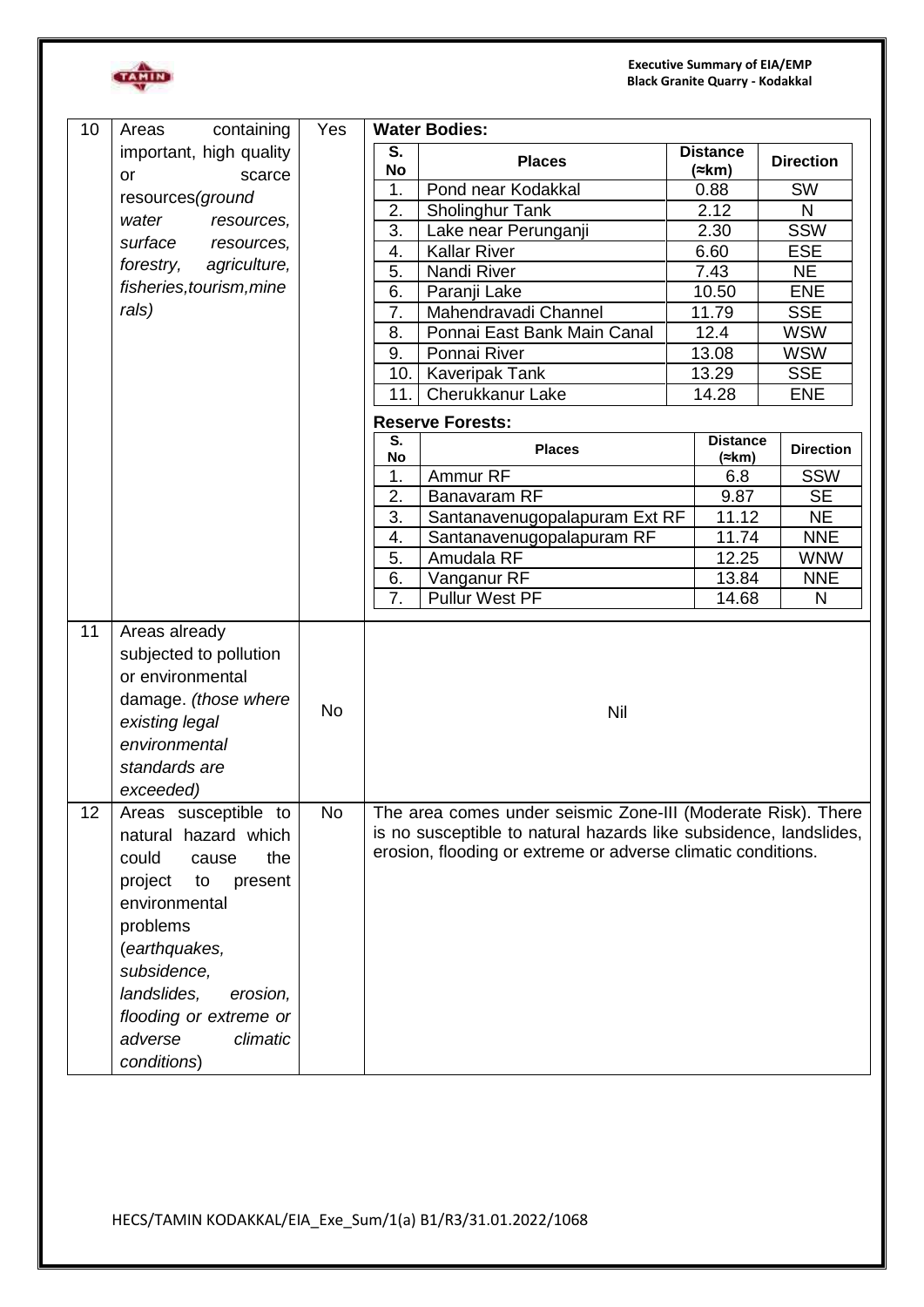

**Figure-1 Google Imagery of the project site**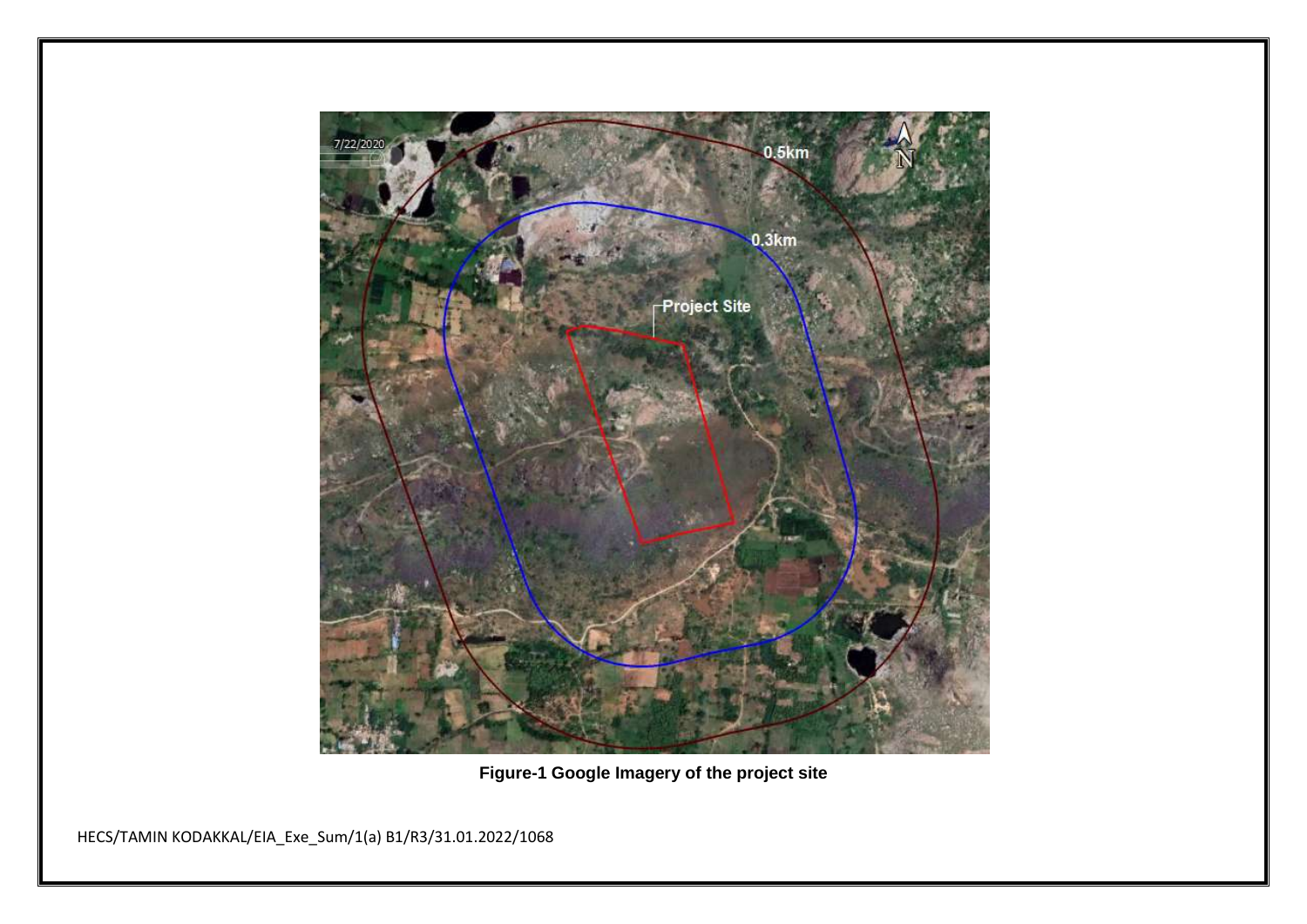

**Figure-2 Environmental sensitive areas covering within 15 km from project boundary**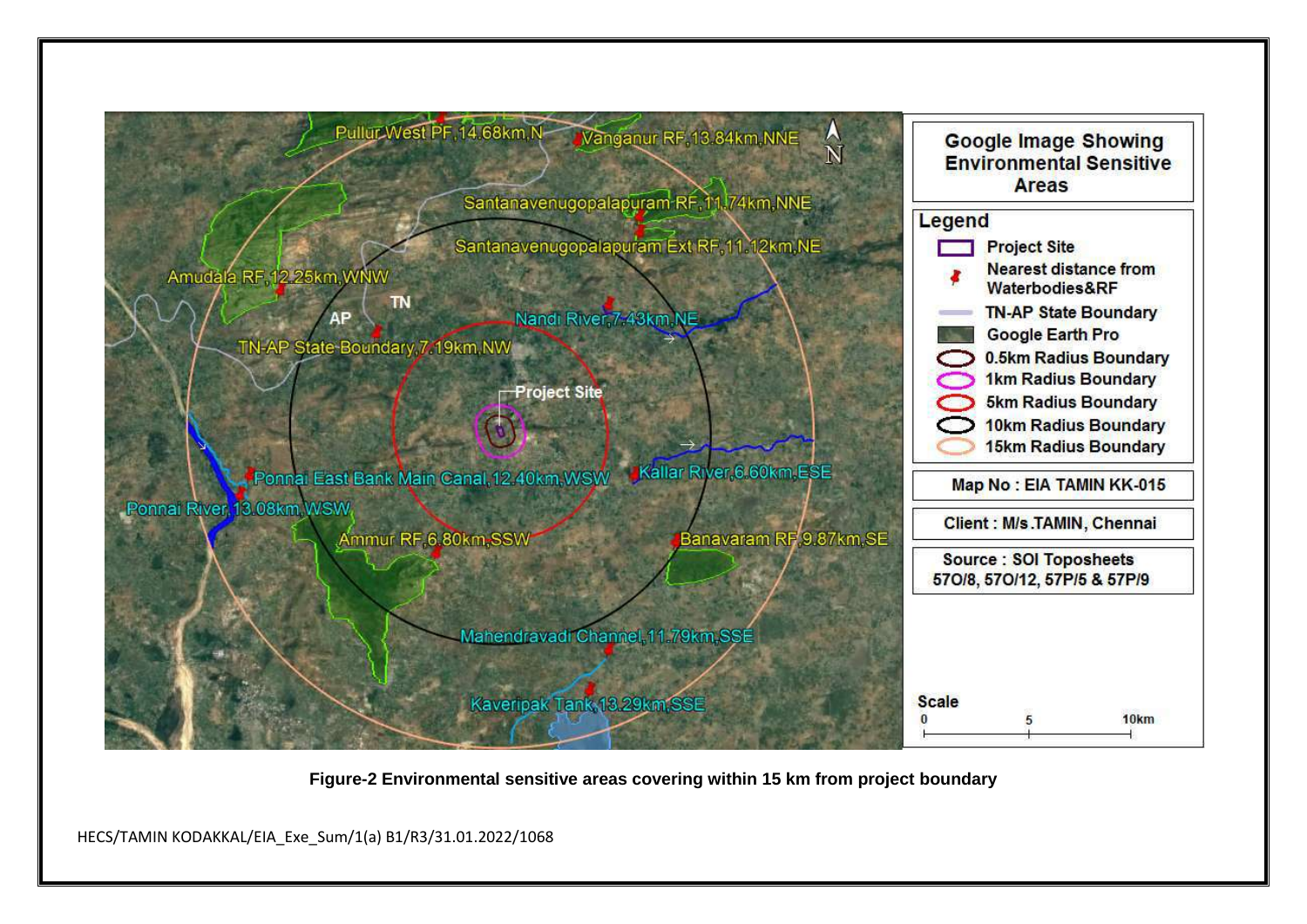

**Figure 3 Contour map of Study Area**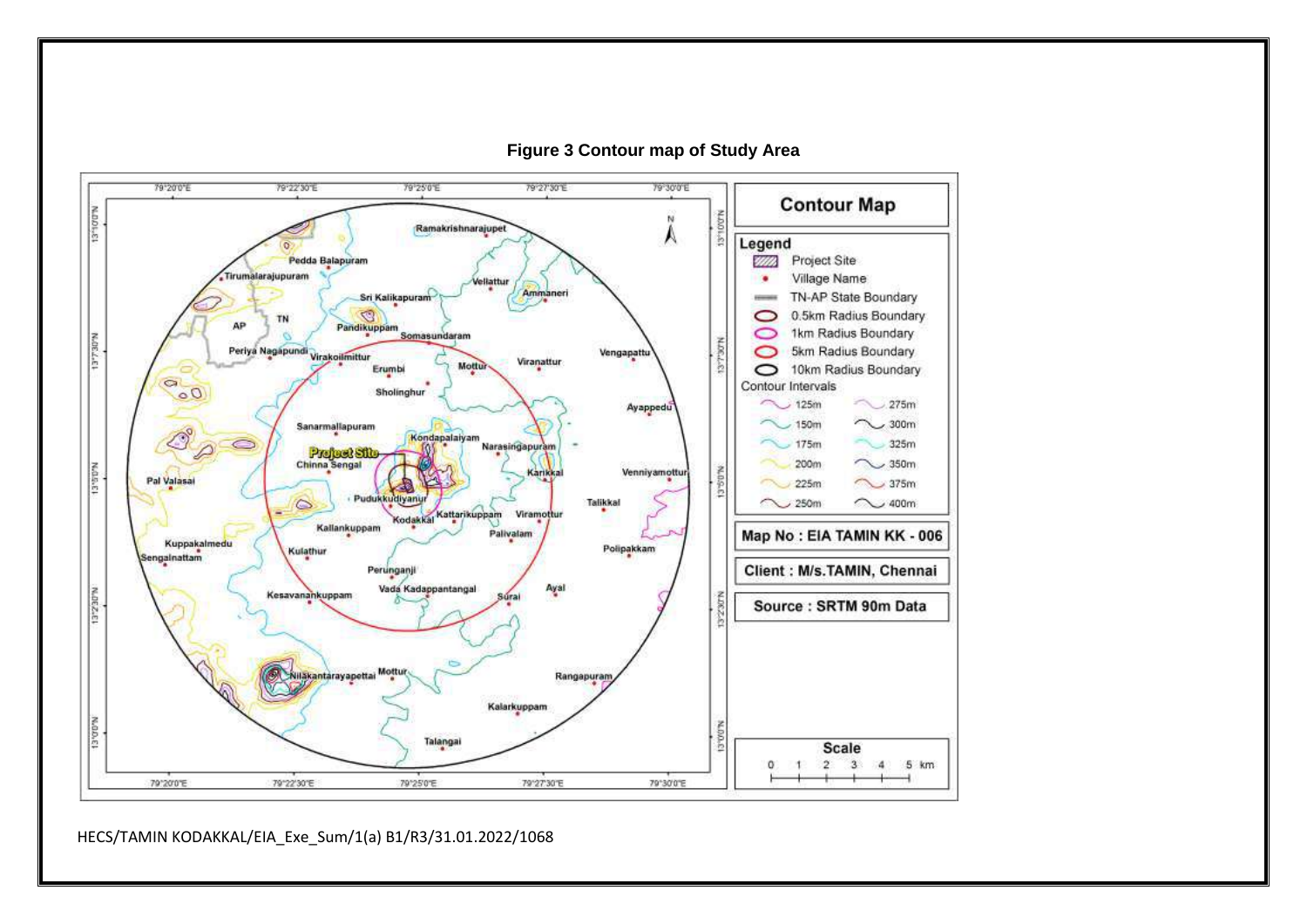

**Figure 4 FMB**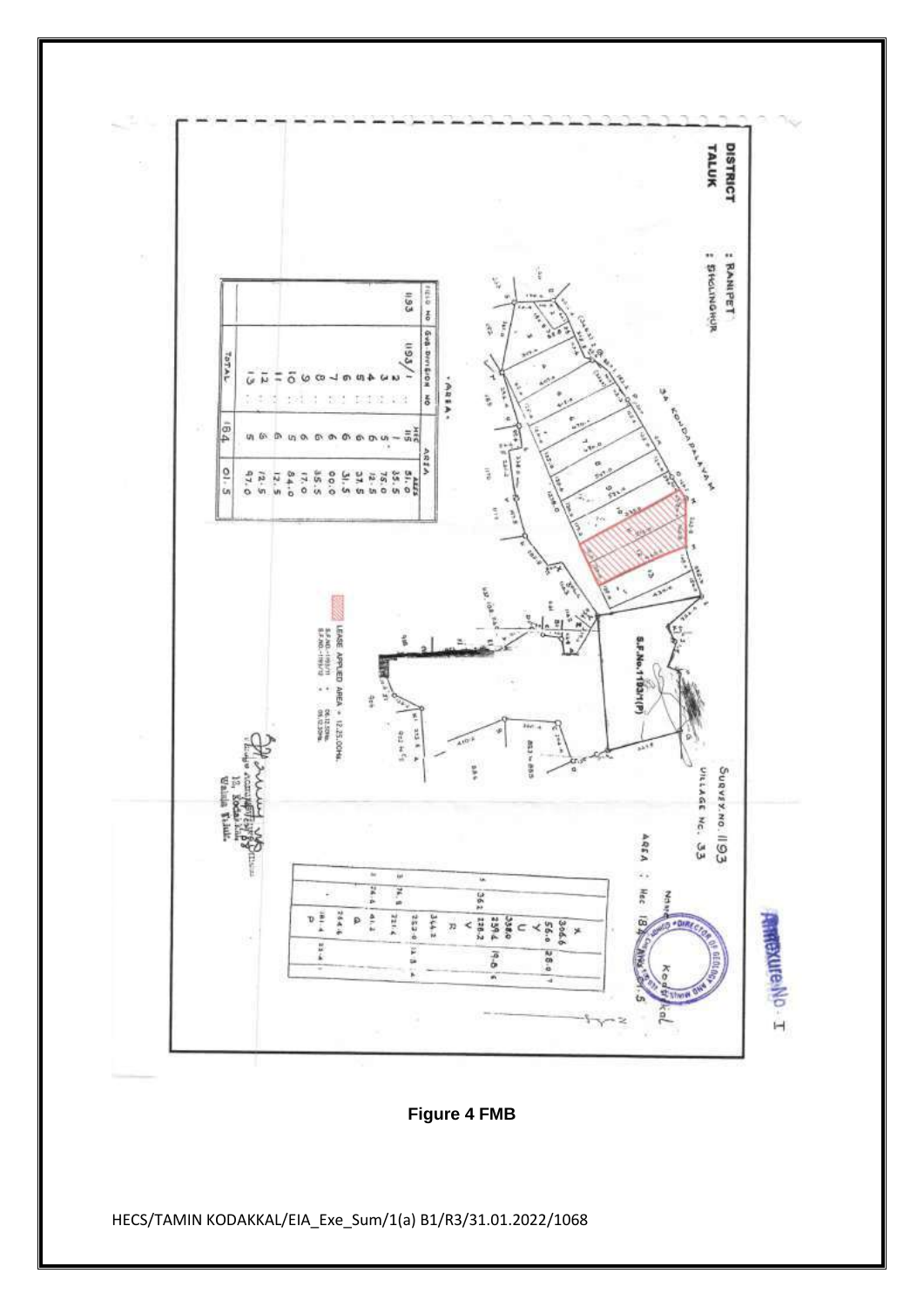

**Figure- 5'A' Register**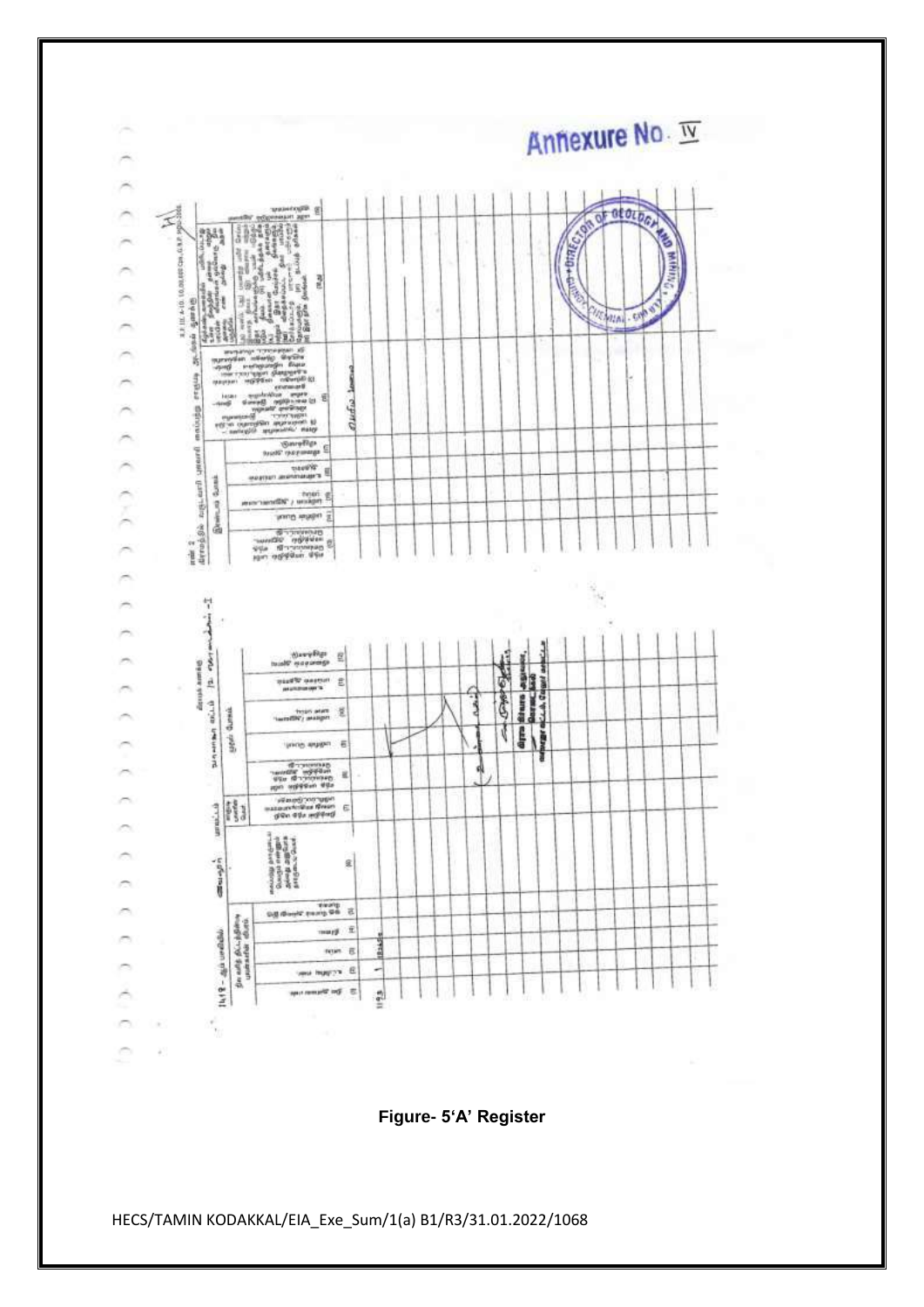

#### **IV. Black Granite Quarry Reserves**

- $\triangleright$  Geological Reserves of Black Granite estimated based on the Geological cross sections was 5,38,240 m<sup>3</sup>. By applying the 10% recovery 53,824 m<sup>3</sup>.
- $\triangleright$  The updated mineable reserves have been arrived as 2,23,562 m<sup>3</sup> and by applying 10% recovery 22,356 m<sup>3</sup>.

#### **V. Summary of the Magnitude of Operation**

- $\triangleright$  The black granite quarrying operations will be carryout by opencast semi mechanized method by formation of benches. Benches are proposed with a height of 6m & 6m.
- $\triangleright$  Geological reserves of Black granite have been computed based on the Geological Plan & Sections up to the economically workable average depth of 40m from the top of the hill and the granite body works out to 5, 38, 240 m<sup>3</sup>. By applying 10% recovery the effective Geological reserves works out 53,824  $m^3$ .
- $\triangleright$  Mineable Reserves have been computed as 2,23,562 m<sup>3</sup> after deleting the reserves locked up in safety barrier and benches based on the Conceptual Plan and sections, the effective (Saleable) Mineable Reserves have been worked out as 22,356  $m^3$  by applying the recovery factor 10%. The annual peak production per year would be 2,005 $m<sup>3</sup>$  of ROM of saleable and 20,048 $m<sup>3</sup>$  of ROM during the first five year of Mining plan period at the rate of 10% recovery.

#### **VI. Land Requirement**

The Black Granite Quarry is over an extent of 12.25.0 Ha. Located in S.F.No.1193/1, Part-11 & Part-12, Kodakkal village, Sholinghurtaluk, Ranipet District, TamilNadu State, lies in the Eastern Longitude from 79°24'38.74"E to 79°24'51.88"E and Northern latitude from 13°4'45.90"N to 13° 5'2.83"N. The area is marked in the survey of India Topo Sheet No. 57 O/8, 57 O/12 & 57 P/5. The quarry area exhibits hilly terrain; the altitude of the area is above ~182 - 293 m AMSL. The method of mining is Open cast semi mechanized.The lithology of the mining lease will be submitted on final EIA report. Land use Patterns is given in **Table-2.**

| S. No | <b>Land Use</b>   | Area to be required during the<br>mining plan(Ha) | Area at the end of the<br>quarrying period (Ha) |
|-------|-------------------|---------------------------------------------------|-------------------------------------------------|
|       | Area under Quarry | 0.67.5                                            | 1.71.5                                          |
| 2     | <b>Waste Dump</b> | 1.71.0                                            | 5.89.0                                          |
| 3     | Infrastructure    | 0.00.5                                            | 0.00.5                                          |
| 4     | Road              | 0.15.0                                            | 0.25.0                                          |
| 5     | Green Belt        | 0.06.5                                            | 0.20.0                                          |
| 6     | Un utilized Area  | 9.64.5                                            | 4.19.0                                          |
|       | <b>Total</b>      | 12.25.0                                           | 12.25.0                                         |

#### **Table-2 Land use Pattern**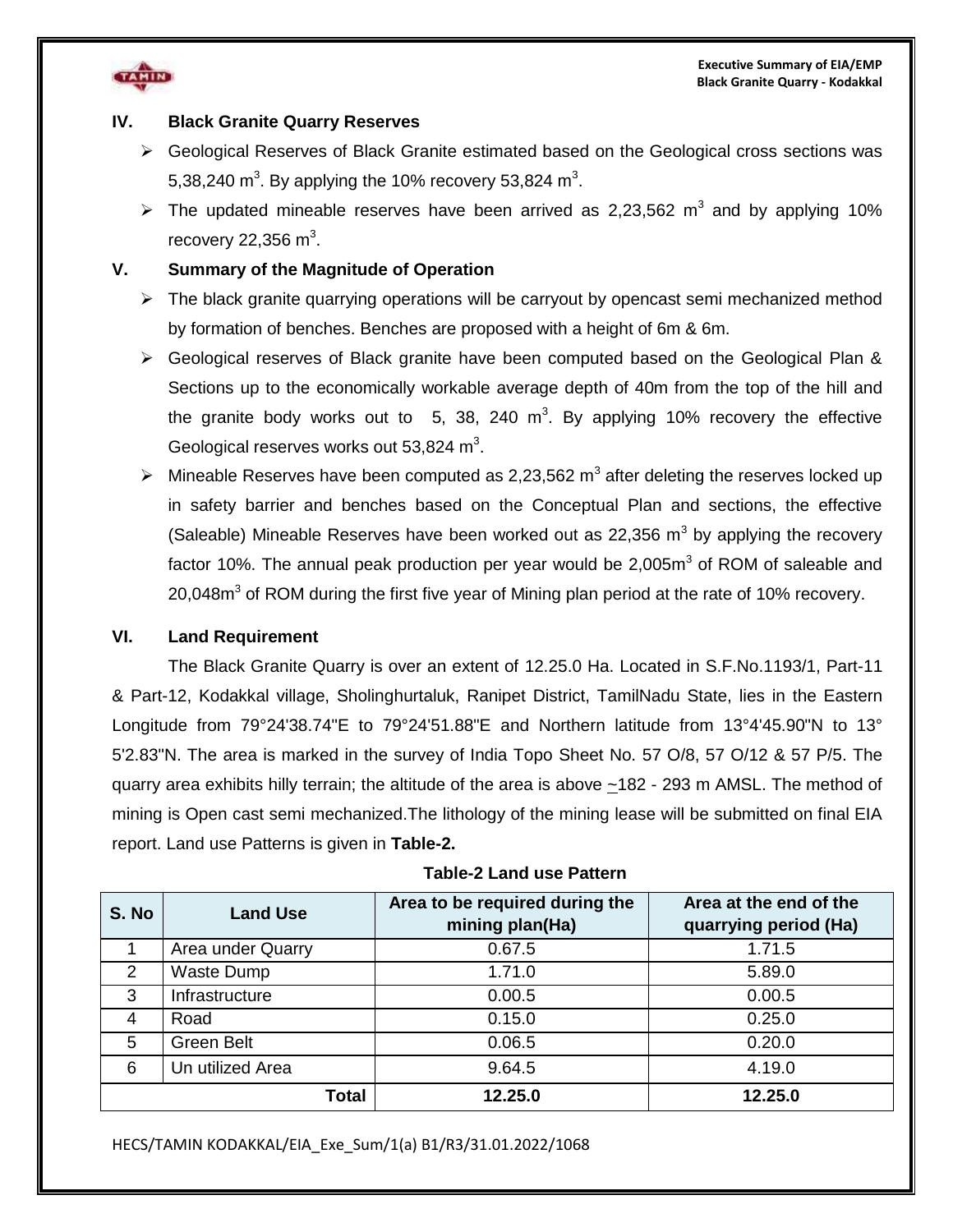

#### **VII. Granite Reserves**

|       | <b>Table -4 Granite Quarry Reserves</b>                                                                 |          |        |          |  |  |
|-------|---------------------------------------------------------------------------------------------------------|----------|--------|----------|--|--|
| S. No | Granite waste $90\%$ (m <sup>3</sup> )<br>Recovery 10% $(m^3)$<br>Granite $(m^3)$<br><b>Description</b> |          |        |          |  |  |
|       | Geological Resource                                                                                     | 5,38,240 | 53.824 | 4,84,416 |  |  |
|       | Mineable Reserves                                                                                       | 2,23,562 | 22,356 | 2,01,206 |  |  |

#### **Table -5Year wise Production details**

| S.<br><b>No</b> | Year         | ROM(m <sup>3</sup> ) | <b>Recovery</b><br>$@10\%$ (m <sup>3</sup> ) | <b>Granite Waste</b><br>$@90\%$ (m <sup>3</sup> ) | Side Burden $(m^3)$ |
|-----------------|--------------|----------------------|----------------------------------------------|---------------------------------------------------|---------------------|
|                 | First        | 20,085               | 2009                                         | 18076                                             |                     |
| $\overline{2}$  | Second       | 19,954               | 1995                                         | 18999                                             | 1040                |
| 3               | Third        | 19,997               | 2000                                         | 17997                                             | 1599                |
| 4               | Fourth       | 20,075               | 2007                                         | 18068                                             | 1959                |
| 5               | <b>Fifth</b> | 20,128               | 2013                                         | 18115                                             | 1096                |
|                 | <b>Total</b> | 1,00,239             | 10,024                                       | 90,215                                            | 5,694               |

#### **Estimated Life of the Quarry:**

| • Mineable ROM                        |                  | 2, 23,562 $m3$                       |
|---------------------------------------|------------------|--------------------------------------|
| • Mineable Recoverable Reserved @10%  | <b>The State</b> | 22,356 m <sup>3</sup>                |
| • Average Production per Year $@10\%$ |                  | 10,024/5 Years= 2,005 m <sup>3</sup> |
| • Estimated Life of the Quarry        |                  | 22,356/2,005 $m^3$ =11 years         |

#### **VIII. Water Requirement**

#### **Table-6 Water requirement breakup**

| S.<br><b>No</b> | <b>Description</b>          | <b>Water Requirement</b><br>(KLD) |
|-----------------|-----------------------------|-----------------------------------|
|                 | Drinking & Domestic purpose | 1.5                               |
| 2               | Wire Saw Cutting            | 0.5                               |
| 3               | Dust suppression            | 1.0                               |
|                 | <b>Green Belt</b>           | 0.5                               |
|                 | Total                       | 3.5                               |

#### **IX. Power & Fuel Requirement**

The power requirement is 60 kVA. The Power requirement is met through DG set with a capacity of 125 kVA**.** ThePower & Fuel requirement is given in **Table-7.**

| S. No | <b>Description</b>          | <b>Power Required</b> |  |  |  |  |
|-------|-----------------------------|-----------------------|--|--|--|--|
|       | Power requirement (kVA)     | 60                    |  |  |  |  |
| 2     | Power Backup (DG set)       | 1*125 kVA             |  |  |  |  |
| 3     | Fuel requirements (Lts/Day) | 200                   |  |  |  |  |

#### **Table-7Power&Fuel Requirement**

#### **X. Manpower**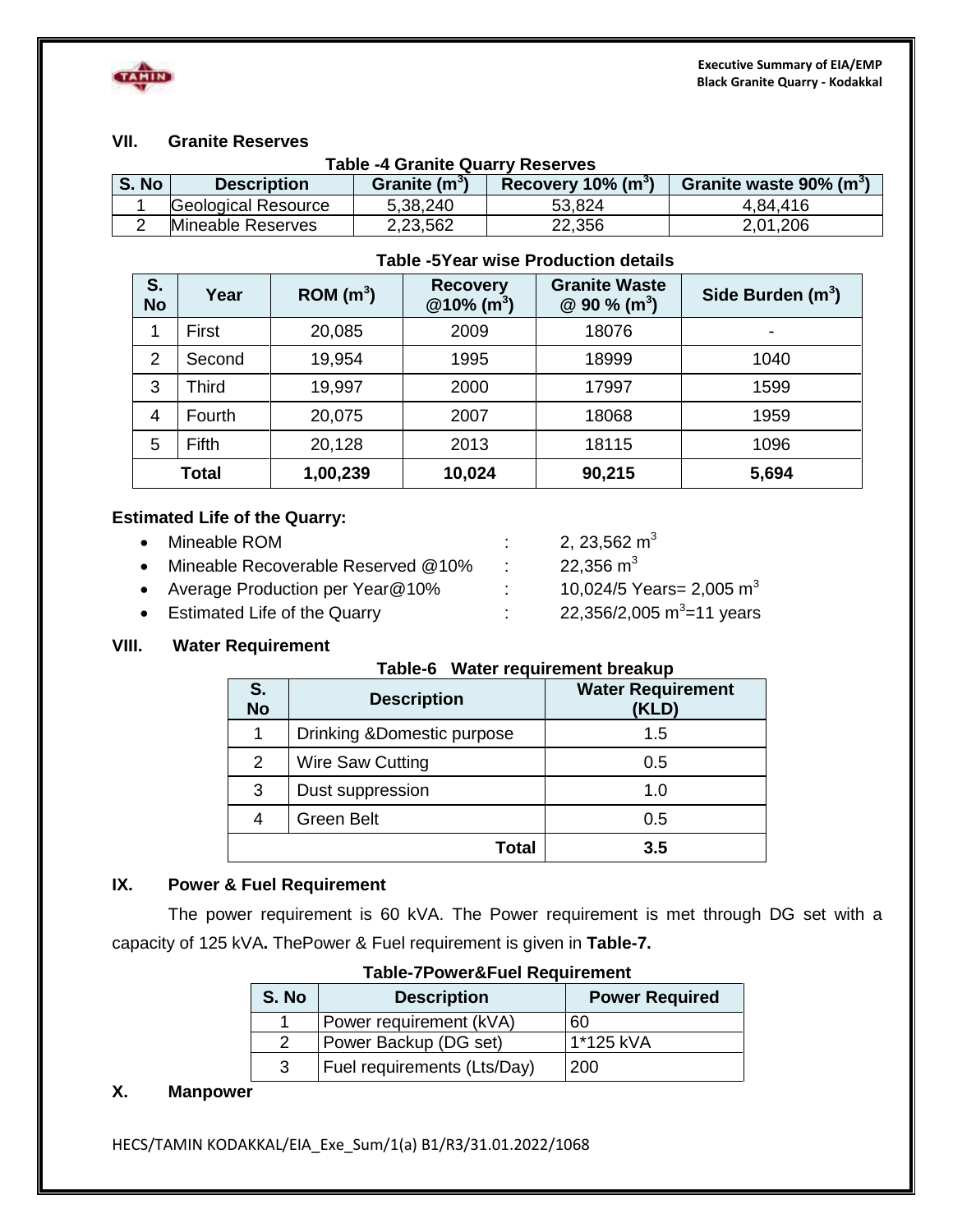

Manpower details are given in **Table-8.**

#### **Table -8 Man power of the Project**

| S.<br><b>No</b> | <b>Description</b>                                                                 | <b>Numbers</b> |  |
|-----------------|------------------------------------------------------------------------------------|----------------|--|
|                 | A. Technical/Mining Personnel                                                      |                |  |
| 1               | Geologist/Agent (M.Sc., Qualified)                                                 | 1              |  |
| 2               | Mine Manager (Holder of Mines Manager<br>Certificate of Competency under MMR, 1961 |                |  |
| 3               | Mining Mate cum Blaster                                                            |                |  |
| 4               | Machinery operator<br>6                                                            |                |  |
| 5               | Diesel Mechanic<br>1                                                               |                |  |
|                 | <b>B. Workers</b>                                                                  |                |  |
| 1               | <b>Skilled</b>                                                                     |                |  |
| 2               | Semi-Skilled                                                                       | 9              |  |
| 3               | Un-skilled                                                                         | 10             |  |
|                 | Гоtal                                                                              | 30             |  |

Indirect manpower is 20Nos.

#### **XI. Solid Waste Generation & Management Municipal Solid Waste Management**

#### **Table -9 Municipal Solid Waste generation & Management**

| S. No | <b>Type</b> | <b>Quantity Kg/day</b> | <b>Disposal method</b>             |
|-------|-------------|------------------------|------------------------------------|
|       | Organic     | 8.1                    | Municipal bin including food waste |
|       | Inorganic   | 5.4                    | <b>TNPCB</b> authorized recyclers  |
|       | Total       | 13.5                   |                                    |

Note: As per CPCB guidelines: MSW per capita/day =0.45

#### **XII. Hazardous Waste Management**

The type of hazardous waste and the quantity generated are given in **Table-10.**

#### **Table -10 Hazardous Waste Generation and Management**

| <b>Waste Category</b><br><b>No</b> | <b>Description</b> | Quantity<br>(L/Year) | <b>Mode of Disposal</b>                                                                                                                        |
|------------------------------------|--------------------|----------------------|------------------------------------------------------------------------------------------------------------------------------------------------|
| 5.1                                | Waste Oil          | 3.0                  | Will<br>be Collected in<br>leak proof containers<br>and<br><b>TNPCB</b><br>Authorized<br>for<br>Agencies<br>disposed<br>Reprocessing/Recycling |

#### **XIII. Nearest Human Settlement**

The detail of nearest human settlement from the project site is provided in **Table-11.**

#### **Table-11. Nearest Human Settlement**

| S. No | <b>Name</b>    | Distance (~km)& direction | <b>Population Census 2011</b>               |
|-------|----------------|---------------------------|---------------------------------------------|
|       | Pudukkudiyanur | $0.74$ (SW)               | 240                                         |
|       | Kodakkal       | 0.75(NNW)                 | 7,948                                       |
| 3     | Padmapuram     | $1.13$ (ENE)              | 720                                         |
| 4     | Nilotpalapuram | 1.26(S)                   | 840                                         |
| 5     | Kondapalaiyam  | 1.36(SE)                  | Inside Sholinghur Town<br>Panchayat(30,856) |

### **XIV. Industries within 15km radius**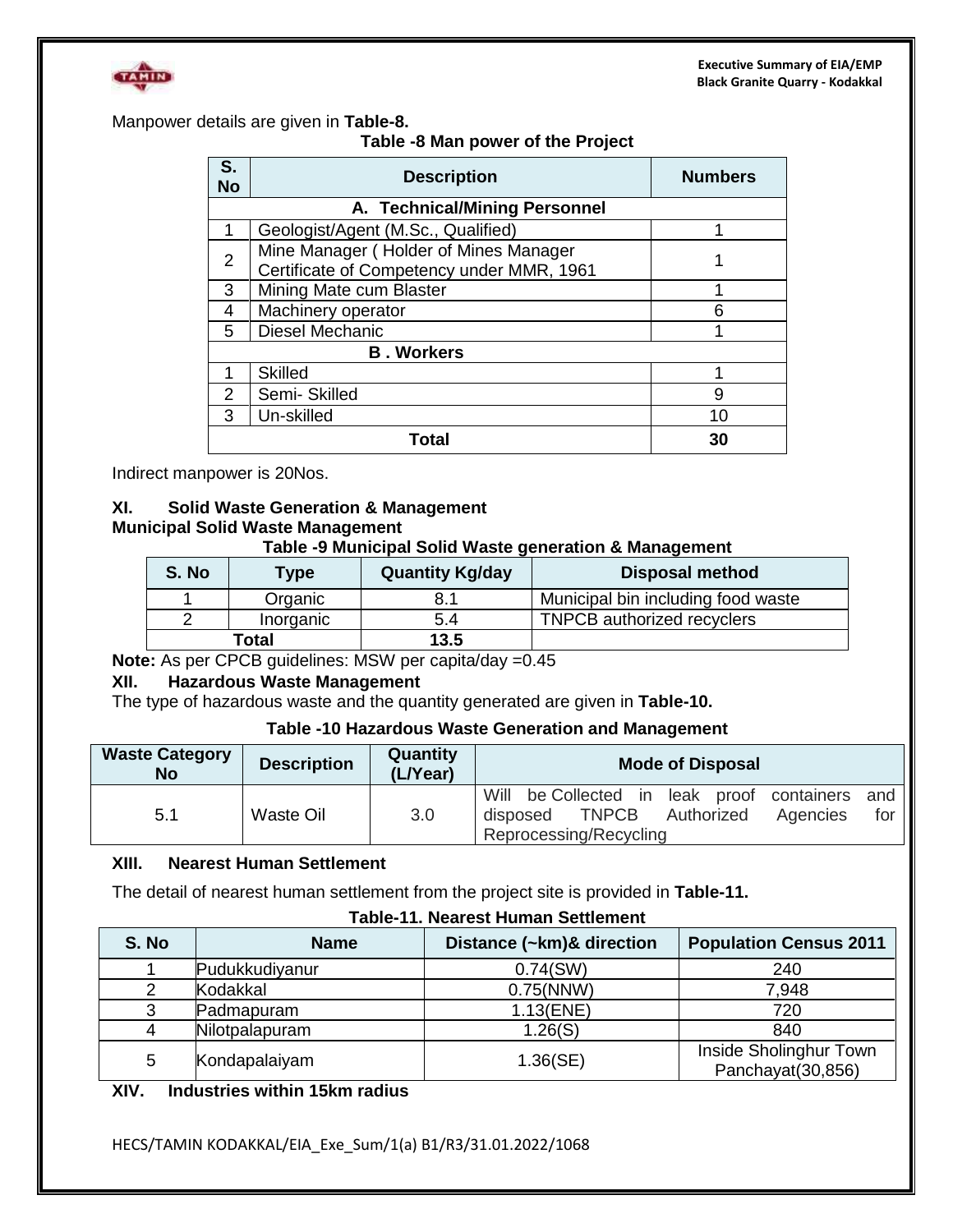

The details of Industries within 15km radius from the project site are given in **Table -12.**

| SI.<br><b>No</b> | <b>Description</b>                                      | Dist( <b>km</b> ) | <b>Direction</b> |
|------------------|---------------------------------------------------------|-------------------|------------------|
| 1.               | <b>Turbo Energy Private Limited-TEL</b>                 | 2.22              | <b>ESE</b>       |
| 2.               | <b>Brakes India Unit-2</b>                              | 2.27              | <b>ESE</b>       |
| 3.               | <b>Brakes India Warehouse</b>                           | 2.37              | E                |
| 4.               | <b>Brakes India Limited - Brake Division</b>            | 2.67              | <b>NNE</b>       |
| 5.               | <b>Brakes India Private Ltd</b>                         | 3.09              | <b>NE</b>        |
| 6.               | <b>Sholingur Textiles Ltd</b>                           | 3.72              | <b>ENE</b>       |
| 7.               | TVS Supply Chain Solutions Ltd C/o Turbo Energy Pvt Ltd | 3.87              | <b>ESE</b>       |
| 8.               | Poorvik Engineering Pvt Ltd (Plant II)                  | 4.09              | <b>SE</b>        |
| 9.               | Midrange auyo components                                | 4.47              | S                |
| 10.              | <b>ABI Soorai Green</b>                                 | 5.94              | <b>SSE</b>       |
| 11.              | Sri Muni Pachaiyappan Textiles Pvt Ltd                  | 7.15              | <b>ENE</b>       |
| 12.              | Real Talent Engineering Pvt Ltd                         | 7.74              | <b>NNE</b>       |
| 13.              | <b>RSVS Granite</b>                                     | 12.71             | <b>SSE</b>       |
| 14.              | <b>Dewas Metal Sections</b>                             | 13.47             | <b>WSW</b>       |
| 15.              | Sri Ramana Industries                                   | 14.16             | <b>SW</b>        |
| 16.              | Caprienzymes                                            | 14.3              | <b>SW</b>        |
| 17.              | <b>AKSOL Indutries</b>                                  | 14.35             | <b>SW</b>        |
| 18.              | Powergear Ltd                                           | 14.54             | <b>WSW</b>       |
| 19.              | Kostal India Pvt Ltd                                    | 14.7              | <b>WSW</b>       |
| 20.              | Uttam Polyrubs India Pvt. Ltd                           | 14.71             | <b>SSW</b>       |
| 21.              | <b>Nezone Tubes Ltd</b>                                 | 14.72             | <b>WSW</b>       |
| 22.              | Gnutti Carlo India Pvt Ltd                              | 14.72             | SW               |
| 23.              | MKK Metal Sections Pvt Ltd                              | 14.75             | <b>WSW</b>       |
| 24.              | <b>TCT Aqua Chemicals P Ltd</b>                         | 14.75             | <b>SSW</b>       |
| 25.              | Sicgilsol India Pvt Ltd                                 | 14.76             | <b>WSW</b>       |
| 26.              | Sanskar Chemicals & Drugs Pvt Ltd                       | 14.79             | <b>SSW</b>       |
| 27.              | Funskool (India) Ltd                                    | 14.84             | <b>WSW</b>       |
| 28.              | Metco Roof Pvt Ltd                                      | 14.88             | <b>WSW</b>       |
| 29.              | Madhavan Dyeing Factory                                 | 14.93             | Е                |

### **Table -12 Industries within 15km radius from the project site**

#### **XV. Analysis of Alternatives Sites Considered :-**

Alternate sites are not considered as there is some good granite material in this field.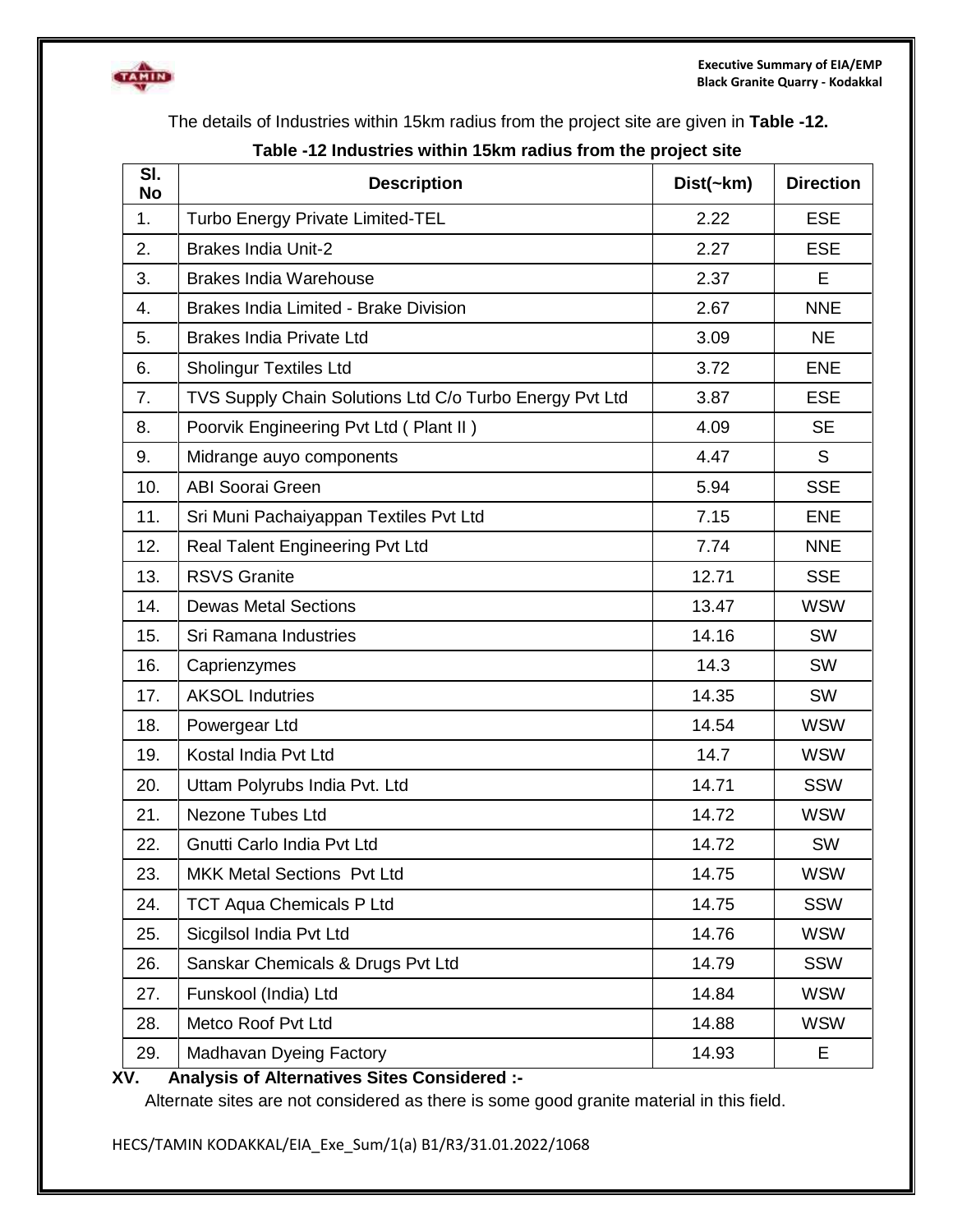

#### **XVI. Project Cost**

The total capital investment on the project is 99.97 Lakhs. The Capital investment of the Project is given in **Table-13.**

| <b>Table-13 Capital Investment on the Project</b> |                                |                          |  |  |
|---------------------------------------------------|--------------------------------|--------------------------|--|--|
| S. No                                             | <b>Description of the Cost</b> | <b>Cost in Lakhs</b>     |  |  |
|                                                   | I. Fixed Asset Cost            |                          |  |  |
|                                                   | Land Cost (Lease)              | --                       |  |  |
|                                                   | <b>Labours Shed</b>            | 50,000                   |  |  |
| 1                                                 | Sanitary facilities            | 50,000                   |  |  |
|                                                   | <b>Fencing Cost</b>            | 1,25,000                 |  |  |
|                                                   | <b>Sub Total</b>               | 2,25,000                 |  |  |
| II.                                               | Variable cost                  |                          |  |  |
|                                                   | <b>Operational Cost</b>        |                          |  |  |
| 1                                                 | <b>Machineries</b>             | 95,67,000                |  |  |
|                                                   | <b>Sub Total</b>               | 95,67,000                |  |  |
|                                                   | <b>EMP Cost</b>                |                          |  |  |
|                                                   | Afforestation                  | 30,000                   |  |  |
|                                                   | <b>Water Sprinkling</b>        | 50,000                   |  |  |
| $\overline{2}$                                    | <b>Water Quality Test</b>      | 25,000                   |  |  |
|                                                   | <b>Air Quality Test</b>        | 25,000                   |  |  |
|                                                   | Noise/Vibration Test           | 25,000                   |  |  |
|                                                   | <b>Sub Total</b>               | 2,05,000                 |  |  |
| 3                                                 | <b>CSR Activities</b>          | 50,000                   |  |  |
| <b>Grand Total</b>                                |                                | 99,97,000/- ≃Rs. 1 Crore |  |  |

#### **XVII. Mine Closure Plan**

- In the Black Granite Quarry operations proposed bench height of 6m for the first five years and 40m during the entire life of the quarry, hence the ground water will not be disturbed in any manner. Afforestation will be carried out and maintained in the safety barriers till the plants reach the stabilize level.
- Office room, Toilet, Store room will be well maintained. The sludge from the toilet will be periodically removed and the same will be used as a manner for afforestation.
- Sentries will be posted in the night to prevent the inadvertent entry of public. Sufficient caution and sign boards will be kept in and around the quarry to induct public for awareness.
- Blasting will be carried out in a specific time after giving sufficient caution to the public, sentries will be posted on a 1km radius with whistle and flags during small amount of blasting (blasting is carried out only for secondary fragments and not to liberate the granite body from the parent rock mass).
- It is proposed not to back fill the ultimate pit, in as much as good quantity of reserves is available below the workable depth of 40m and there is possibility of technology of up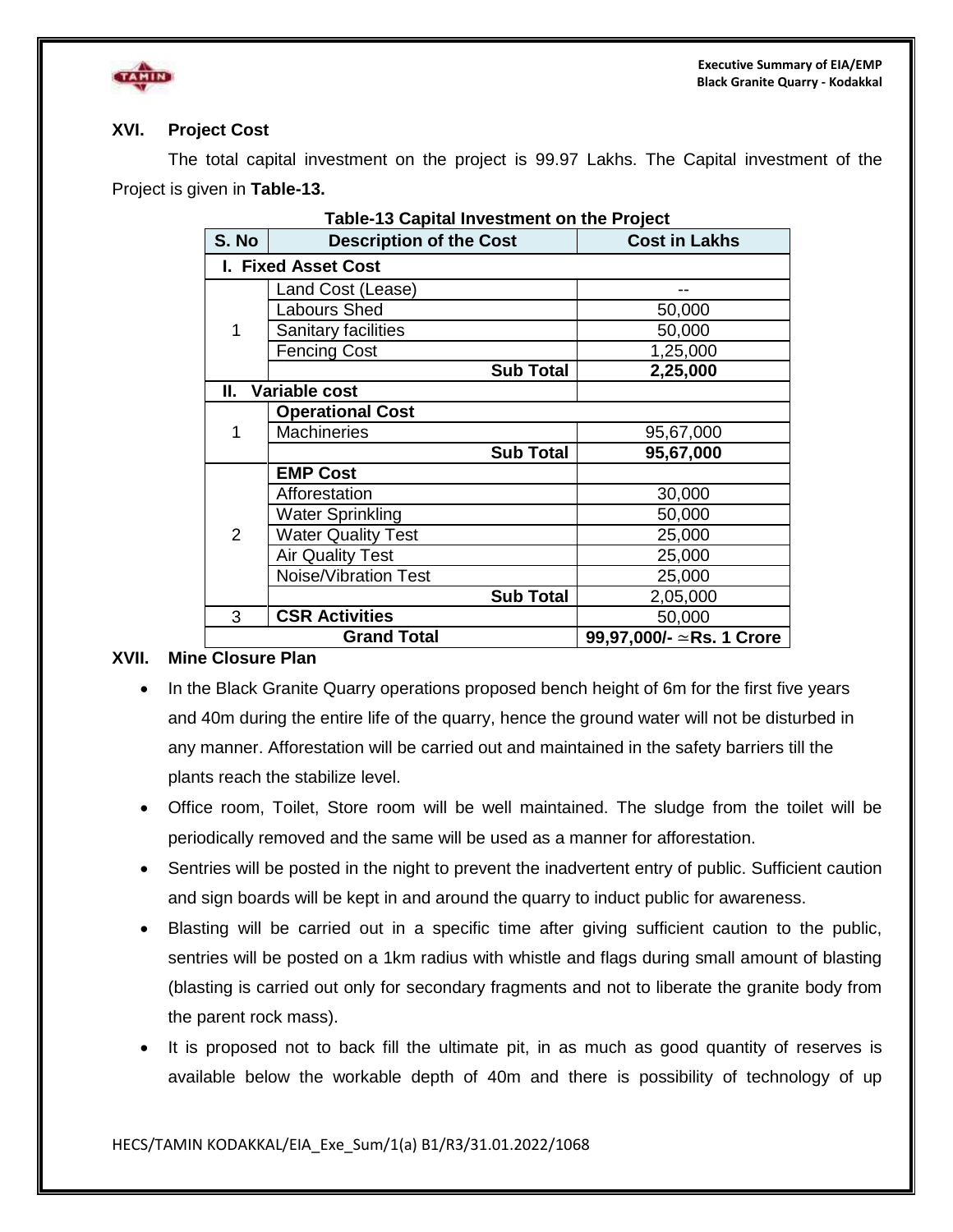

gradation in granite mining for greater depths in course of time for safe mining at economic cost beyond 40m depth. The pit boundaries shall be safely fenced and used for agricultural purpose when the pit is filled with underground see page or rain waters.

 Afforestation and green belt development will be maintained in all the boundaries, till the trees attain the stabilize level. At present area is virgin.

#### **XVIII. Description of Environment**

#### **Meteorological Environment**

The micro-meteorological conditions during the study period for hourly data of wind speed, wind direction and temperature were recorded at the project site. The nearest Indian Meteorological Department (IMD) station located to project site is Vellore, the annually determined wind direction is North East.

The site specific meteorological data of study period, during the study period **(December 2020 -** February 2021). Maximum temperature is 38°C Minimum temperature is 25°C and Avg. Temperature: 36.3<sup>o</sup>C. Relative humidity is 65%. Average Wind Speed is in study period is 4.1m/s Study period predominant wind pattern is from South West.

| <b>Pollutant</b>  | Max. Base<br>Line Conc.<br>$(\mu g/m^3)$ | <b>Estimated</b><br><b>Incremental Conc.</b><br>$(\mu g/m^3)$ | <b>Total Conc.</b><br>$(\mu g/m^3)$ | <b>NAAQ</b><br>standard | % contribution of<br>concentration above<br><b>Base line</b> |
|-------------------|------------------------------------------|---------------------------------------------------------------|-------------------------------------|-------------------------|--------------------------------------------------------------|
| $PM_{10}$         |                                          |                                                               | 81                                  | 100                     | 20.90                                                        |
| PM <sub>2.5</sub> | 31                                       |                                                               | 40                                  | 60                      | 29.03                                                        |
| SO <sub>2</sub>   | 16                                       |                                                               | -17                                 | 80                      | 6.25                                                         |
| $NO_{X}$          | 28                                       |                                                               | 31                                  | 80                      | 10.71                                                        |

#### **Table-14Total maximum GLCs from emissions**

#### **Ambient Air Quality**

Maximum concentrations of PM<sub>10</sub>, PM<sub>2.5</sub>, SO<sub>2</sub>, NO<sub>2</sub>, CO, Pb, O<sub>3</sub>, NH<sub>3</sub>, C<sub>6</sub>H<sub>6</sub>, C<sub>20</sub> H<sub>12</sub>, As,Ni, are well within the National Ambient Air Quality Standards for Industrial, Commercial and Residential areas at all monitoring locations during the study period.

The ambient air quality has been monitored at 8 locations for 12 parameters as per NAAQS, 2009 within the study area. The average baseline levels of  $PM_{10}$  (43.7  $\mu$ g/m<sup>3</sup>-68.5  $\mu$ g/m<sup>3</sup>), PM<sub>2.5</sub> (23.6  $\mu$ g/m<sup>3</sup> -38.9  $\mu$ g/m<sup>3</sup>), SO<sub>2</sub> (8.6  $\mu$ g/m<sup>3</sup> – 16.9  $\mu$ g/m<sup>3</sup>), NO<sub>2</sub> (19.7  $\mu$ g/m<sup>3</sup> – 35.2 $\mu$ g/m<sup>3</sup>), CO (0.18mg/m<sup>3</sup> – 0.37mg/m<sup>3</sup>) and some are BDL, all the parameters are well within the National Ambient Air Quality Standards for Industrial and Residential areas at all monitoring locations during the study period.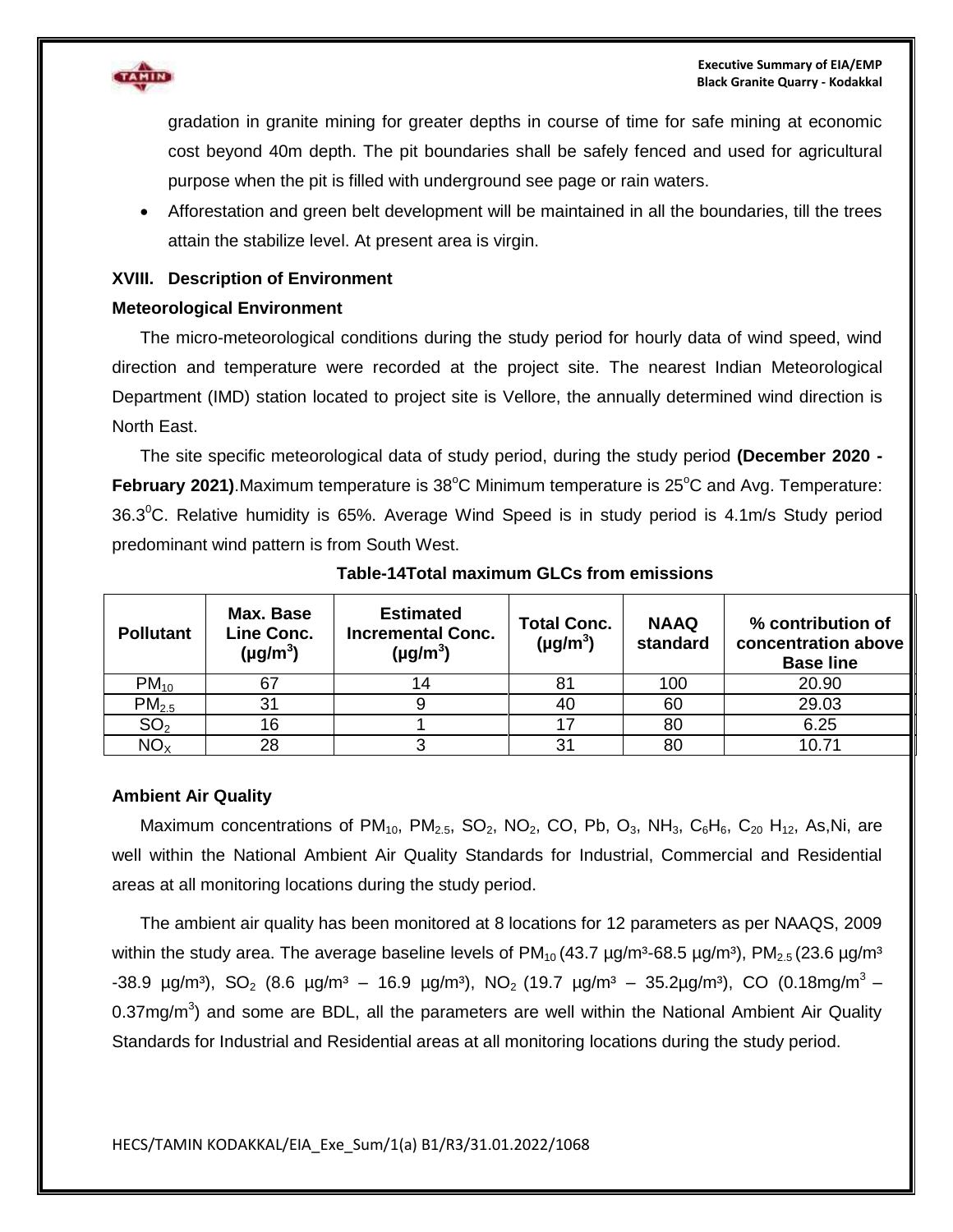

#### **Noise Environment**

Ambient noise levels were monitored using precision noise level meter in and around the project site at 10 km radius at 8 locations during study period. In industrial area, day time noise level was about 56.9 dB(A) and 49.6 dB(A) during night time, which is within prescribed limit by MoEF&CC (75 dB(A) Day time & 70 dB(A) Night time).

In residential area day time noise levels varied from 50.5 dB(A) to 54.8 dB(A) and night time noise levels varied from 41.2 dB(A) to 43.5 dB(A) across the sampling stations. The field observations during the study period indicate that the ambient noise levels in Residential area is within the limit prescribed by CPCB (55 dB (A) Day time & 45 dB (A) Night time).

#### **Water Environment**

The prevailing status of water quality at 08 locations for surface water and 8 locations for ground water have been assessed during December 2020 - February 2021.The standard methods prescribed in IS were followed for sample collection, preservation and analysis in the laboratory for various physiochemical parameters.

#### **Surface water quality**

- pH ranges from 7.26 to 8.24.
- Total Dissolved Solids range from 640 mg/l to 796 mg/l.
- Total hardness ranges between 207 mg/l 376 mg/l.
- BOD values varying from 2 to 8mg/l.
- COD varies from 17 to 52 mg/l.
- The concentration of heavy metals like As, Cd, Cr, Pb, Mn, Hg, Ni and Se at all locations are within the limits of IS 2296:1992.

#### **Ground Water Quality**

- The average pH ranges from 6.94-8.27.
- TDS value varied from varied from 560 mg/l to 798 mg/l
- The chloride concentration ranged from 108.5mg/l to 247.2 mg/l
- Sodium range from 62.5 mg/l to 109.6 mg/l
- Potassium concentration range from 3.9 to 7.2 mg/l.
- Magnesium ranges from 19.2 to 38.6 mg/l within the permissible limitof the IS 10500: 2012.
- The sulphate content of the ground water of the study area is varied between  $38.2 \text{ mg/l} 95.2$ mg/l meeting the acceptable limit of the IS 10500: 2012'
- It is observed that all the collected ground water samples meets the drinking water standards (IS 10500:2012) and can be used for drinking.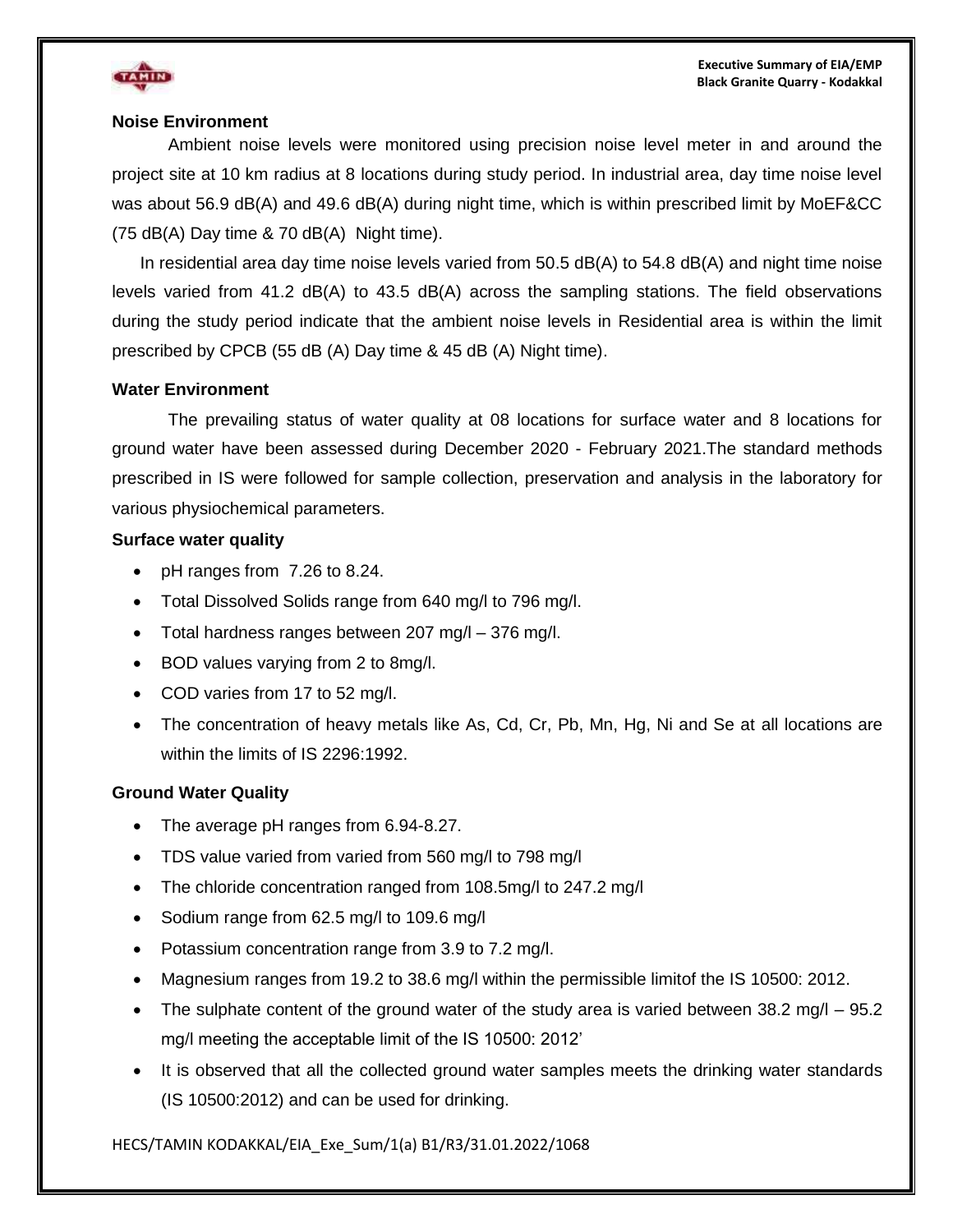



#### **Land Environment**

Assessment of soil characteristics is of paramount importance since the vegetation growth, agricultural practices and production is directly related to the soil fertility and quality. Soil sampling was carried out at eight (08) locations in the study area. It is observed that,

- The pH of the soil samples ranged from 7.24 -8.56.
- Conductivity of the soil samples ranged from 194 286umhos/cm
- Nitrogen content ranged from 132.7 mg/kg to 179.4 mg/kg
- Phosphorous ranged from 13.8 mg/kg 27.8 mg/kg
- Potassium content ranges from 225.8 mg/kg 412.3 mg/kg.

#### **Biological Environment**

The species observed in the study area are mostly commercial crops and plantation crops and breaks were also observed throughout the semi-evergreen and moist deciduous forest types. There is no extinct flora and fauna species found in the study area.

#### **XIX. Socio Economic Environment**

In 2011 census, the total population of Vellore district was 3936331. Of this, rural population was 2234344 and urban population was 1701987. In 2001, they were 3477317, 2169319 and 1307998 respectively. Madapalli village in Tirupathur taluk had the highest population of 14,868 and Madakadappa R.F. village in Vaniyambadi taluk recorded the lowest population of 14 in the district. Ambur Reserve Forest Village in Ambur taluk is the largest village with an area of 10656.09 hectares and Ambur Plantation Reserve Forest in Ambur taluk is the smallest village with an area of 2.47 hectares.

The rural literacy was 67.4% in 2001 which has marginally increased to 7.3% in 2011 with 74.7% while the urban literacy in the district was 80.5% in 2001. The urban literacy in the district has seen significant increase in 2011 census compared to 2001 census. In 2011 census, Vellore district has returned 79.2% as literate population; males with 86.5% and females with 71.9%.The total literacy in 2001 was 72.4%; males with 82.4% and females at 62.8%.

#### **Socio Economic profile of the study area:**

- $\triangleright$  The project is in the village of Kodakkal of sholinghur taluk of Ranipet district.
- $\triangleright$  The area is rural and the main occupation is agriculture and its related activities.
- $\triangleright$  The population of the project area is 3,32,573.
- $\triangleright$  The male and female population is 1,67,282 and 1,65,291 respectively.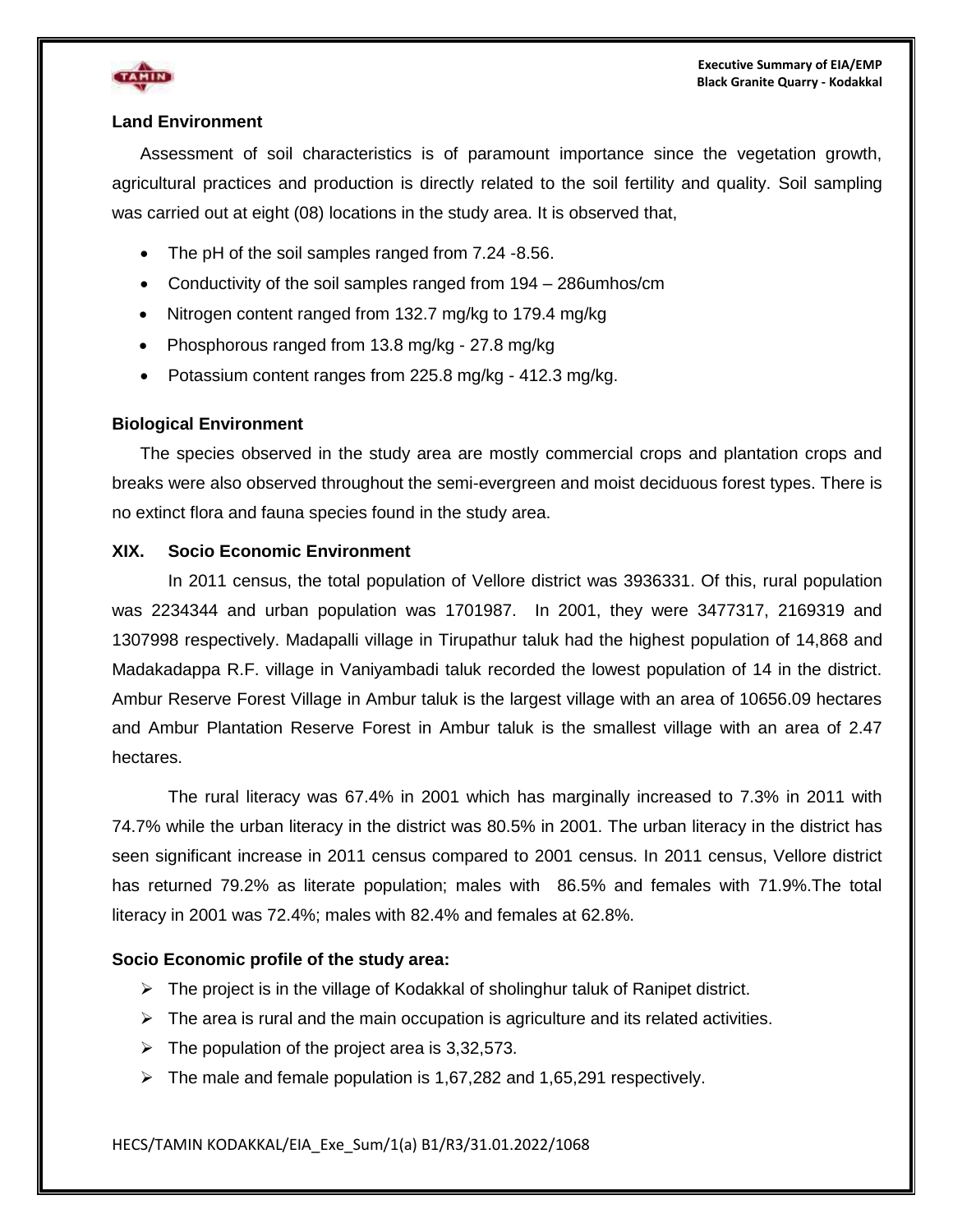

#### **XX. Anticipated Environmental Impacts**

#### **Air Environment**

The emissions mainly generated from the mining activities are Blasting, Drilling, Excavation, Loading, Unloading, and transportation etc. Machinery like compressors and jack hammers are used for Drilling. Fugitive dust control in quarry is given in **Table-15.**

| S. No | <b>Activities</b> | <b>Best practices</b>                                                     |
|-------|-------------------|---------------------------------------------------------------------------|
| 1     | Drilling          | Drills should be provided with dust extractors (dry or wet system)        |
|       |                   | Water spray before blasting<br>➤                                          |
| 2     | <b>Blasting</b>   | Water spray on blasted material prior to transportation<br>➤              |
|       |                   | $\triangleright$ Use of controlled blasting technique                     |
|       |                   | Covering of the trucks/dumpers to avoid spillage<br>➤                     |
|       | Transportation    | Compacted haul road                                                       |
| 3     | of mined          | Speed control on vehicles<br>➤                                            |
|       | material          | Development of a green belt of suitable width on both sides of road,<br>➤ |
|       |                   | which acts as wind break and traps fugitive dust                          |

#### **Table-15 Fugitive dust control in Quarry**

#### **Noise Environment**

Baseline study showed that the noise levels in both Industrial area and in Residential area are slightly exceeded the limit prescribed by MoEF&CC. The designed equipment with noise levels not exceeding beyond the requirements of Occupational Health and Safety Administration Standard will be employed.

#### **Land Use**

The quarry is in operations since 1995 and extent of lease area is 12.25.0Ha. Land classifies as a Government land, Mining Lease obtained from Tamil Nadu Government for 20 years videLr. No. 3607/MME.1/2019-1, dated: 18.11.2019

#### **Wastewater Management**

Sewage (1.27 KLD) is being sent to septic tank. There is no process effluent generation in quarry project.

#### **Biological Environment**

To reduce the adverse effects on flora/fauna status that are found in project area due to deposition of dust generating from mining operations, water sprinkling and water spraying systems will be ensured in all dust prone areas to arrest dust generation.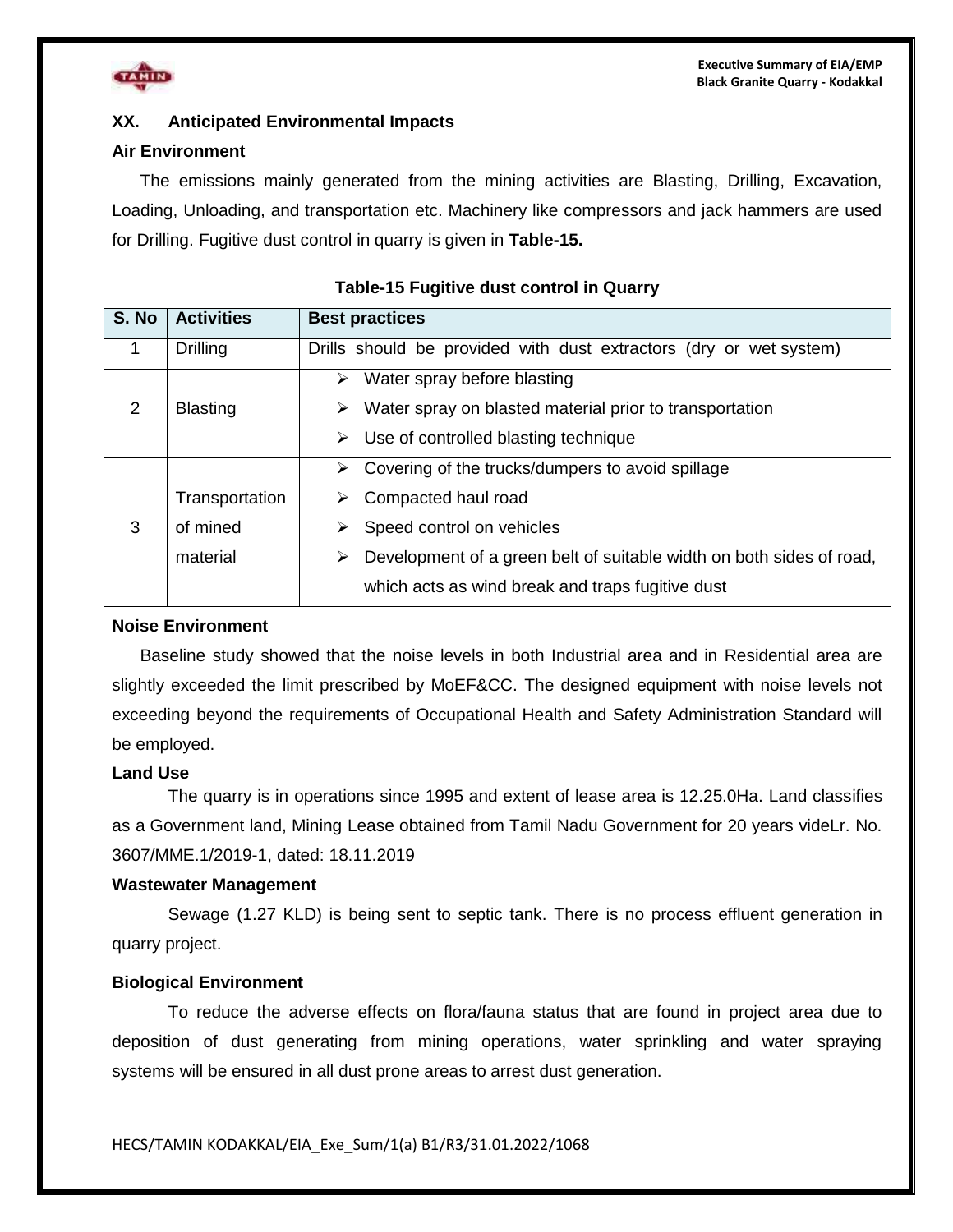

#### **Solid/ Hazardous Waste Management**

Municipal Solid Wastes including food waste are being disposed to municipal bin.

#### **Environmental Monitoring Program**

A monitoring schedule with respect to Ambient Air Quality, Water & Wastewater Quality, Noise Quality as per Tamil Nadu State Pollution Control Board (TNPCB), shall be maintained.

#### **Risk Identification & Management**

#### **Identification of Hazards in Open Cast Mining**

There are various factors, which can cause disaster in the mines. These hazards are as follows:

- Drilling
- Blasting
- Overburden handling
- Heavy Machinery



#### **Figure-6 Identification of hazards in opencast mine**

#### **Safety Measures at the quarry**

- Adequate care has been taken in deciding the size of the bench for the working pit.
- The benches are properly sloped at an angle of 60 degree to avoid any spillage of benches.
- Adequate drainage system at the top of the pit and also on the benches shall be made to prevent erosion of the benches.
- The quarries will be protected by garland drains around the periphery for storm water drainage.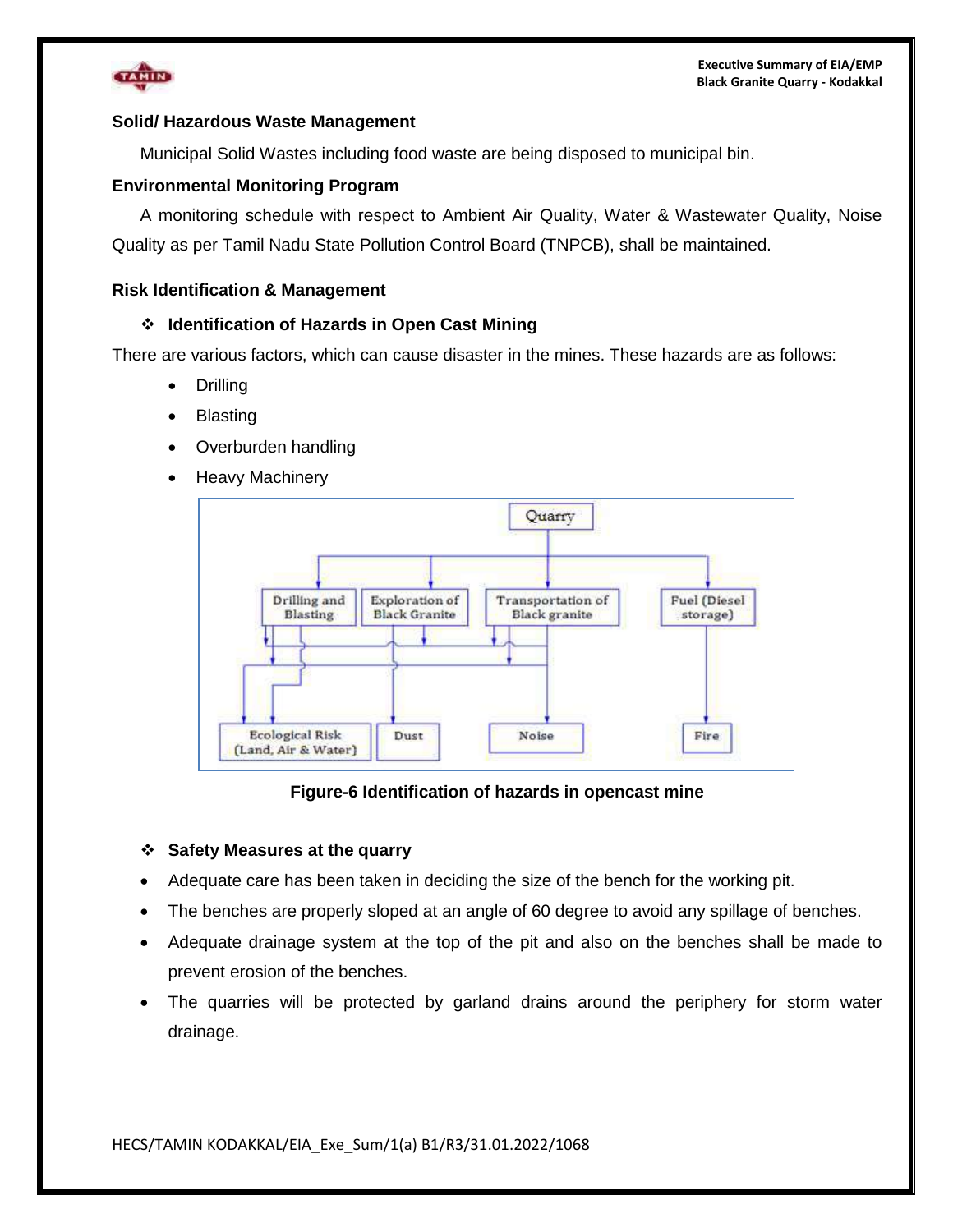



#### **Post Project Environmental Monitoring**

| S <sub>1</sub> |                                  | <b>Number of Sampling</b>                             | <b>Frequency of</b>                   |                                                                                                    |  |  |
|----------------|----------------------------------|-------------------------------------------------------|---------------------------------------|----------------------------------------------------------------------------------------------------|--|--|
| <b>No</b>      | <b>Area of Monitoring</b>        | <b>Stations</b>                                       | <b>Sampling</b>                       | <b>Parameters to be Analyzed</b>                                                                   |  |  |
| 1.             | Meteorology                      | <b>One</b>                                            | Hourly and Daily<br>basis.            | Wind<br>speed and direction,<br>Temperature, Relative Humidity,<br>Atmospheric pressure, Rainfall. |  |  |
| 2.             | <b>Ambient Air Quality</b>       | 2 Stations (In<br>downwind)                           | Twice a week:24<br>hourly period      | $PM_{10}$ , $PM_{2.5}$ , SO <sub>2</sub> , and NO <sub>2</sub>                                     |  |  |
| 3.             | <b>Noise</b>                     | 2 (two within core<br>area and two in<br>buffer area) | Once every<br>season                  | Ambient Equivalent continuous<br>Sound Pressure Levels (Leq) at<br>day and Night time.             |  |  |
| 4              | <b>Exhaust from DG set</b>       | Stack of DG set                                       | Quarterly                             | $PM_{10}$ , $PM_{2.5}$ , $SO_2$ & CO                                                               |  |  |
| 5              | <b>Vehicular Emissions</b>       | Parking area                                          | Periodic<br>monitoring of<br>vehicles | Air emission and noise, PCU                                                                        |  |  |
| 6              | Soil                             | 2 Locations within<br><b>Project Site</b>             | <b>Yearly Once</b>                    | Physico chemical properties,<br>Nutrients, Heavy metals                                            |  |  |
| $\overline{7}$ | <b>Terrestrial Ecology</b>       | Within 10km, around<br>the project                    | Once in three<br>years                | Symptoms of injuries on plants                                                                     |  |  |
| 8              | Surface/ Ground<br>water quality | <b>Two Locations</b><br><b>Within Project Site</b>    | <b>Yearly Once</b>                    | As per ISO 10500 Standard<br>parameters                                                            |  |  |

#### **XXI. Disposal of Waste**

The Mine waste in the mine includes the over burden, side burden, rock fragments and rubbles generated as mineral rejects during production works and the country rock fragments generated during development works as approach road formation, formation of dumping yard sites etc., During the first five years of Mining Plan period, such waste material are proposed to be dumped along the Southern part of the lease area where it comprises of country rock terrain.A sustainable plastic waste management plan by installing bins for collection/Segregation of recyclable and nonrecyclable plastic waste at the proposed project site will be implemented.

#### **XXII. Occupational Health Measures**

- Adoption of dust suppression measures like spraying water, use of drill with dust collection system or wet drills etc.
- Plantation.
- Avoid blasting during unfavorable wind & atmospheric conditions.
- Use of personal protective equipment. Compliance with DGMS circulars.
- Emergency response plan that includes installation of emergency response equipment to combat events such as fire.